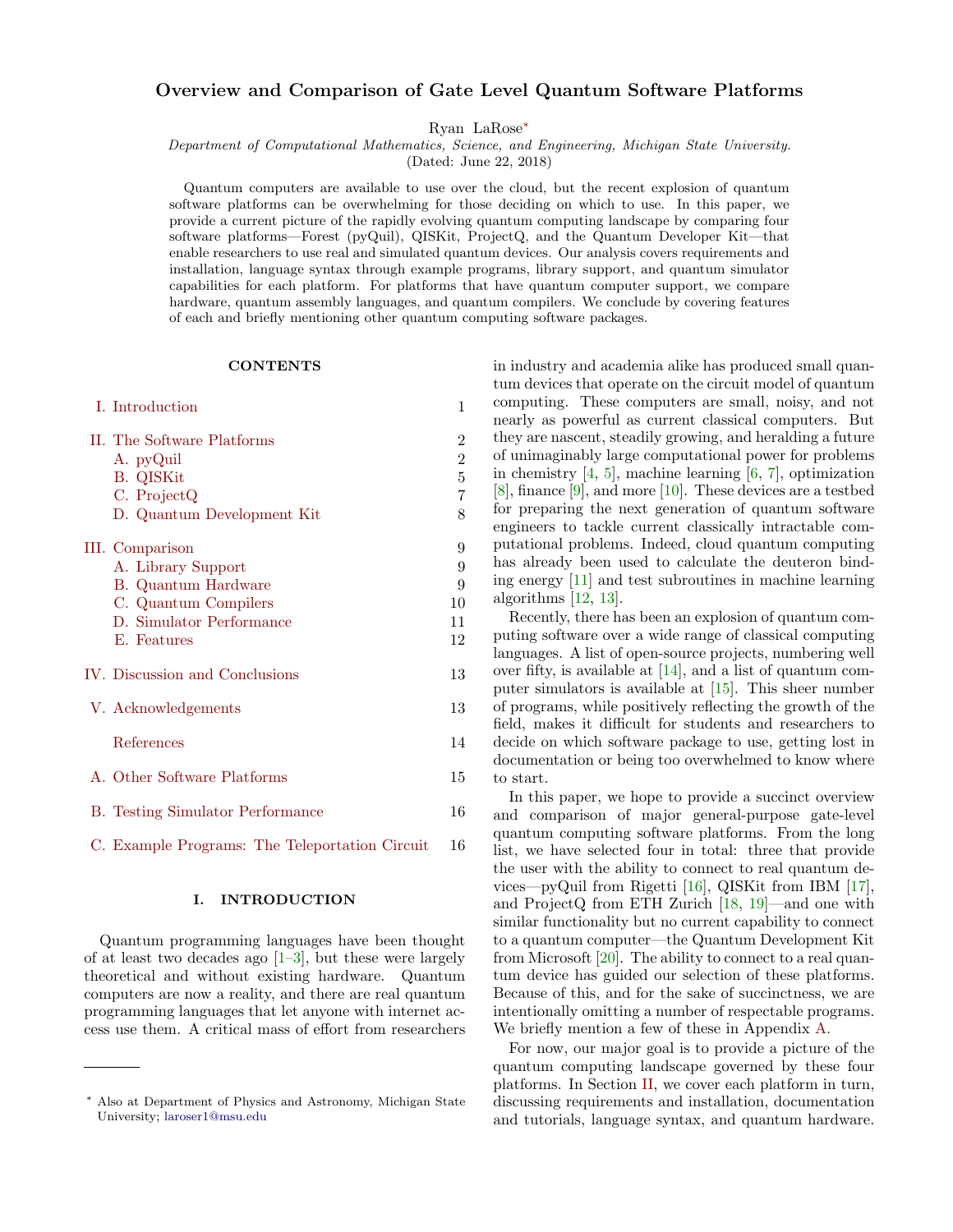In Section [III,](#page-8-0) we provide a detailed comparison of the platforms. This includes quantum algorithm library support in [III A,](#page-8-1) quantum hardware support in [III B,](#page-8-2) quantum circuit compilers in [III C,](#page-9-0) and quantum computer simulators in [III D.](#page-10-0) We conclude in Section [IV](#page-12-0) with discussion and some subjective remarks about each platform. Appendix [A](#page-14-0) briefly mentions other quantum software, Appendix [B](#page-15-0) includes details on testing the quantum circuit simulators, and Appendix [C](#page-15-1) shows code for the quantum teleportation circuit in each of the four languages for a side by side comparison.

# <span id="page-1-0"></span>II. THE SOFTWARE PLATFORMS

An overview of various quantum computers and the software needed to connect to them is shown in Figure [1.](#page-2-0) As it currently stands, these four software platforms allow one to connect to four different quantum computers—one by Rigetti, an 8 qubit quantum computer which can be connected to via pyQuil [\[41\]](#page-14-1); and three by IBM, the largest openly available being 16 qubits, which can be connected to via QISKit or ProjectQ. There is also a fourth 20 qubit quantum computer by IBM, but this device is only available to members of the IBM Q Network [\[42\]](#page-14-2), a collection of companies, universities, and national laboratories interested in and investing in quantum computing. Also shown in Figure [1](#page-2-0) are quantum computers by companies like Google, IBM, and Intel which have been announced but are not currently available to general users.

The technology of quantum hardware is rapidly changing. It is very likely that new computers will be available by the end of the year, and in two or three years this list may be completely outdated. What will remain, however, is the software used for connecting to this technology. It will be very simple to use these new quantum computers by changing just a few lines of code without changing the actual syntax used for generating or running the quantum circuit. For example, in QISKit, one would just need to change the name of the backend when executing the circuit:

 $\text{execute}(\text{quantum\_circuit}, \text{backend} = \text{"name"} , ... )$ 

Listing 1: The string "name" specifies the backend to run quantum programs using QISKit. As future quantum computers get released, running on new hardware will be as easy as changing the name.

Although the software is changing as well with new version releases [\[43\]](#page-14-3), these are, for the most part, relatively minor syntactical changes that do not alter significantly the software functionality.

In this section, we run through each of the four platforms in turn, discussing requirements and installation, documentation and tutorials, language syntax, quantum language, quantum hardware, and simulator capabilities. Our discussion is not meant to serve as complete instruction in a language, but rather to give the reader a feel of each platform before diving into one (or more) of his/her choosing. Our analysis includes enough information to begin running algorithms on quantum computers. However, we refer the reader, once s/he has decided on a particular platform, to the specific documentation for complete information. We include links to documentation and tutorial sources for each package. We are also assuming basic familiarity with quantum computing, for which many good references now exist [\[21,](#page-13-20) [22\]](#page-13-21).

All of the code snippets and programs included in this paper were tested and run on a Dell XPS 13 Developer Edition laptop running Linux Ubuntu 16.04 LTS, the complete specs of which are listed in [\[23\]](#page-13-22). Although all software packages work on all three major operating systems, in the author's experience it is notably easier to install and use the software on the platform it was developed on. In a Linux Ubuntu environment, no difficulties nor exotic error messages were encountered when installing these software packages.

# <span id="page-1-1"></span>A. pyQuil

pyQuil is an open-source Python library developed by Rigetti for constructing, analyzing, and running quantum programs. It is built on top of Quil, an open quantum instruction language (or simply quantum language), designed specifically for near-term quantum computers and based on a shared classical/quantum memory model [\[24\]](#page-13-23) (meaning that both qubits and classical bits are available for memory). pyQuil is one of, and the main, developer libraries in Forest, which is the overarching platform for all of Rigetti's quantum software. Forest also includes Grove and the Reference QVM, to be discussed shortly.

a. Requirements and Installation To install and use pyQuil, Python 2 or 3 is required, though Python 3 is strongly recommended as future feature developments may only support Python 3. Additionally, the Anaconda python distribution is recommended for various python module dependencies, although it is not required.

The easiest way to install pyQuil is using the Python package manager pip. At a command line on Linux Ubuntu, we type

pip install pyquil

to successfully install the software. Alternatively, if Anaconda is installed, pyQuil can be installed by typing

conda install −c rigetti pyquil

at a command line. Another alternative is to download the source code from the git repository and install the software this way. To do so, one would type the following commands:

```
git clone https://github.com/rigetticomputing/p y q uil
cd pyquil
```

```
pip install −e.
```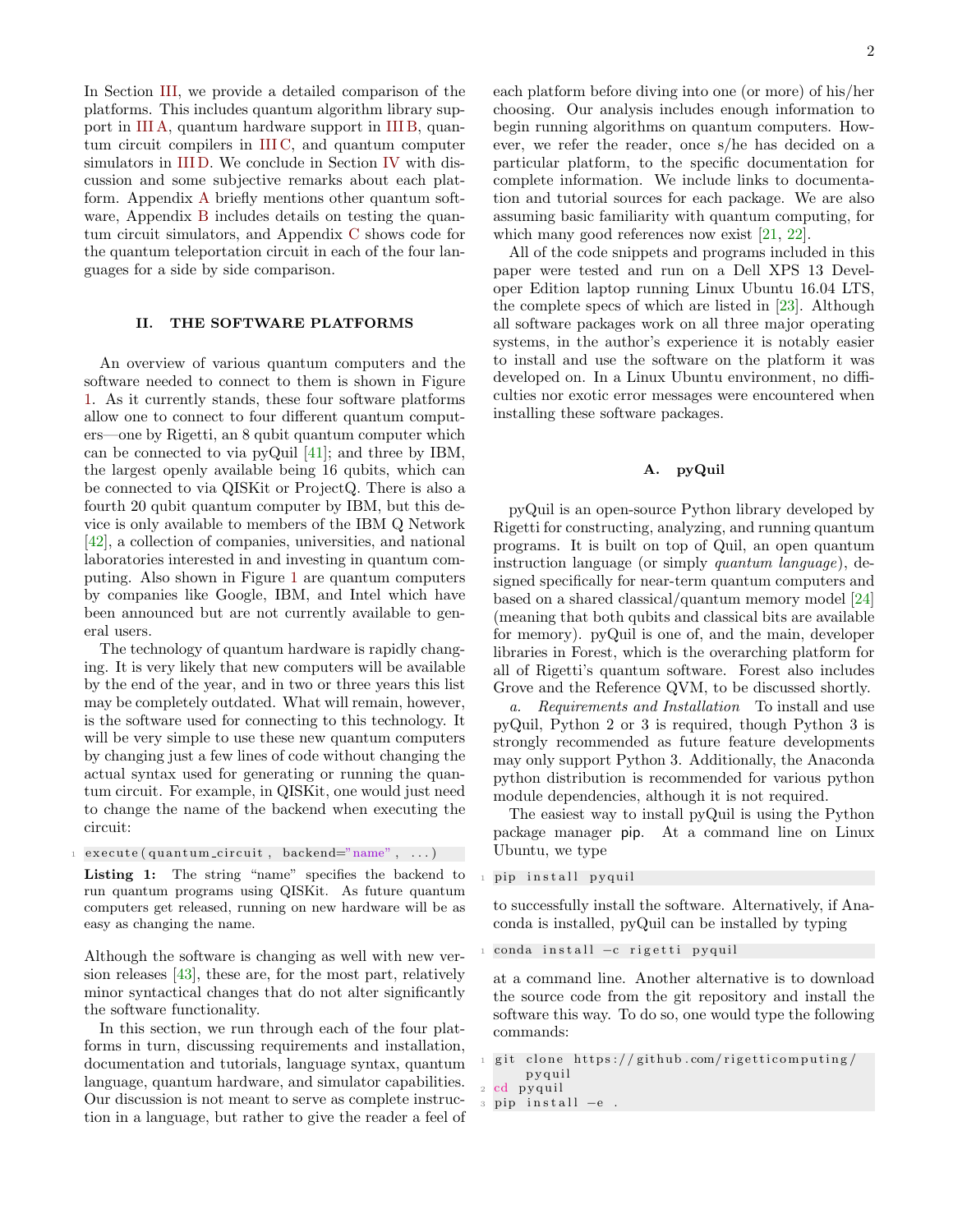<span id="page-2-0"></span>

FIG. 1: A schematic diagram showing the paths to connecting a personal computer to a usable gate-level quantum computer. Starting from the personal computer (bottom center), nodes in green shows software that can be installed on the user's personal computer. Grey nodes show simulators run locally (i.e., on the user's computer). Dashed lines show API/cloud connections to company resources shown in yellow clouds. Quantum simulators and usable quantum computers provided by these cloud resources are shown in blue and gold, respectively. Red boxes show requirements along the way. For example, to connect to Rigetti Forest and use the Agave 8 qubit quantum computer, one must download and install pyQuil (available on macOS, Windows, and Linux), register on Rigetti's website to get an API key, then request access to the device via an online form. Notes: (i) Rigetti's Quantum Virtual Machine requires an upgrade for more than 30 qubits, (ii) local simulators depend on the user's computer so numbers given are approximates, and (iii) the grey box shows quantum computers that have been announced but are not currently available to general users.

This last method is recommended for any users who may wish to contribute to pyQuil. See the contribution guidelines on GitHub for more information.

b. Documentation and Tutorials pyQuil has excellent [documentation](http://pyquil.readthedocs.io/en/latest/index.html) hosted online with background information in quantum computing, instructions on installation, basic programs and gate operations, the simulator known as the quantum virtual machine (QVM), the actual quantum computer, and the Quil language and compiler. By downloading the source code of pyQuil from GitHub, one also gets an examples folder with Jupyter notebook tutorials, regular Python tutorials, and a pro-

gram run quil.py which can run text documents written in Quil using the quantum virtual machine. Last, we mention [Grove,](https://github.com/rigetticomputing/grove) a collection of quantum algorithms built using pyQuil and the Rigetti Forest environment.

c. Syntax The syntax of pyQuil is very clean and efficient. The main element for writing quantum circuits is Program and can be imported from pyquil.quil. Gate operations can be found in pyquil.gates. The api module allows one to run quantum circuits on the virtual machine. One nice feature of pyQuil is that qubit registers and classical registers do not need to be defined a priori but can be rather allocated dynamically. Qubits in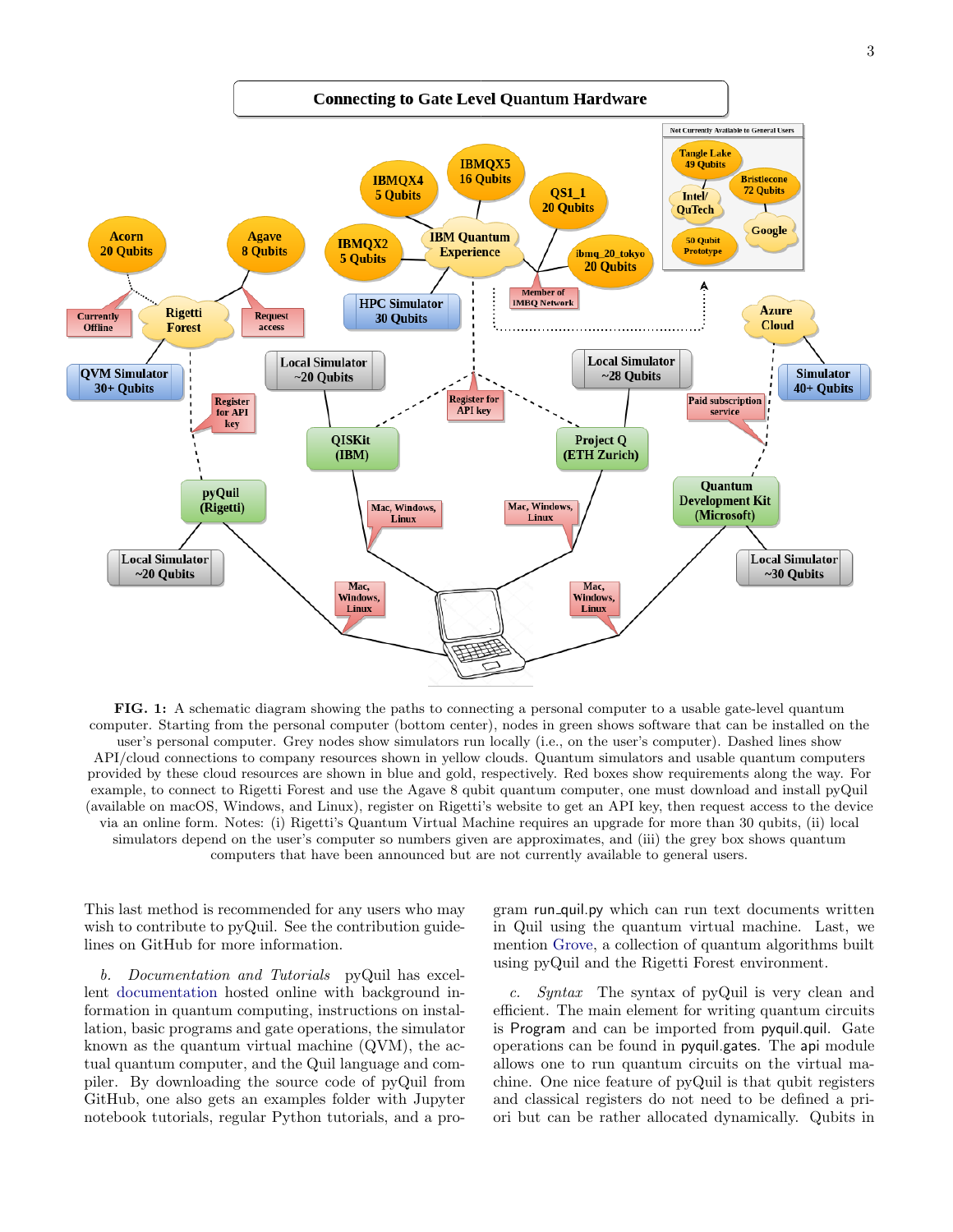|                           | pyQuil Overview              |  |  |  |  |
|---------------------------|------------------------------|--|--|--|--|
| Institution               | Rigetti                      |  |  |  |  |
| <b>First Release</b>      | v0.0.2 on Jan 15, 2017       |  |  |  |  |
| <b>Current Version</b>    | $v1.9.0$ on June 6, 2018     |  |  |  |  |
| Open Source?              |                              |  |  |  |  |
| License                   | $A$ pache-2.0                |  |  |  |  |
| Homepage                  | Home                         |  |  |  |  |
| GitHub                    | Git                          |  |  |  |  |
| Documentation             | Docs, Tutorials (Grove)      |  |  |  |  |
| OS                        | Mac, Windows, Linux          |  |  |  |  |
| Requirements              | Python 3, Anaconda           |  |  |  |  |
|                           | (recommended)                |  |  |  |  |
| <b>Classical Language</b> | Python                       |  |  |  |  |
| <b>Quantum Language</b>   | Quil                         |  |  |  |  |
| Quantum Hardware          | $8 \overline{\text{qubits}}$ |  |  |  |  |
|                           | $\sim$ 20 qubits locally, 26 |  |  |  |  |
| Simulator                 | qubits with most API         |  |  |  |  |
|                           | keys to QVM, $30 + w/$       |  |  |  |  |
|                           | private access               |  |  |  |  |
|                           | Generate Quil code,          |  |  |  |  |
|                           | example algorithms in        |  |  |  |  |
|                           | Grove, topology-specific     |  |  |  |  |
| Features                  | compiler, noise              |  |  |  |  |
|                           | capabilities in simulator,   |  |  |  |  |
|                           | community Slack              |  |  |  |  |
|                           | channel                      |  |  |  |  |

the qubit register are referred to by index  $(0, 1, 2, ...)$ and similarly for bits in the classical register. A random generator circuit can thus be written as follows:

```
1 \# random number generator circuit in pyQuil
2 from pyquil.quil import Program
3 import pyquil .gates as gates
4 from pyquil import api
5
6 qprog = Program()\tau qprog \equiv [gates H(0),
              gates.MEASURE(0, 0)9
_{10} qvm = api. QVMConnection ()
11 print (qvm.run (qprog))
```
Listing 2: pyQuil code for a random number generator.

In the first three lines, we import the bare minimum needed to declare a quantum circuit/program (line 2), to perform gate operations on qubits (line 3) [\[44\]](#page-14-4), and to execute the circuit (line 4). In line 6 we instantiate a quantum program, and in lines 7-8 we give it a list of instructions: first do the Hadamard gate  $H$  to the qubit indexed by 0, then measure the same qubit into a classical bit indexed by 0. In line 10 we establish a connection to the QVM, and in line 11 we run and display the output of our circuit. This program prints out, as is standard for pyQuil output, a list of lists of integers: in our case, either [[0]] or [[1]]. In general, the number of elements in the outer list is the number of trials performed. The integers in the inner lists are the final measurements into the classical register. Since we only did one trial (this is specified as an argument to api.QVMConnection.run, which is set as default to one), we only get one inner list. Since we only had one bit in the classical register, we

only get one integer.

d. Quantum Language Quil is the quantum instruction language, or simply quantum language, that feeds quantum computers instructions. It is analogous to assembly language on classical computers. The general syntax of Quil is GATE index where GATE is the quantum gate to be applied to the qubit indexed by index  $(0, 1, 2, ...)$ ...). pyQuil has a feature for generating Quil code from a given program. For instance, in the above quantum random number generator, we could add the line

### print (qprog)

at the end to produce the Quil code for the circuit, which is shown below:

```
1 H 0
```
2 MEASURE 0 [0]

Listing 3: Quil code for a random number generator.

It is possible, if one becomes fluent in Quil, to write quantum circuits in a text editor in Quil and then execute the circuit on the QVM using the program run quil.py. One could also modify run quil.py to allow circuit execution on the QPU. We remark that the pyQuil compiler (also referred to as the Quil compiler in documentation) converts a given circuit into Quil code that the actual quantum computer can understand. We will discuss this more in Section [III C.](#page-9-0)

e. Quantum Hardware Rigetti has a quantum processor that can be used by those who request access. To request access, one must visit the [Rigetti website](https://www.rigetti.com/qpu-request) and provide a full name, email address, organization name, and description of the reason for QPU access. Once this is done, a company representative will reach out via email to schedule a time to grant the user QPU access. An advantage of this scheduling process, as opposed to the queue system of QISKit to be discussed shortly, is that many jobs can be run in the alloted time frame with deterministic runtimes, which is key for variational and hybrid algorithms. These types of algorithms send data back and forth between classical and quantum computers—having to wait in a queue makes this process significantly longer. A (perhaps) disadvantage is that jobs cannot be executed anytime when the QPU is available, but a specific time must be requested and granted.

In the author's experience, the staff is very helpful and the process is generally efficient. The actual device, the topology of which is shown in Figure [2,](#page-4-1) consists of 8 qubits with nearest neighbor connectivity. We will discuss this computer more in detail in Section [III B.](#page-8-2)

f. Simulator The quantum virtual machine (QVM) is the main utility used to execute quantum circuits. It is a program written to run on a classical CPU that inputs Quil code and simulates the evolution of an actual quantum computer. To connect to the QVM, one must register for an API key for free on <https://www.rigetti.com/forest> by providing a name and email address. An email is then sent containing an API key and a user ID which must be set up by running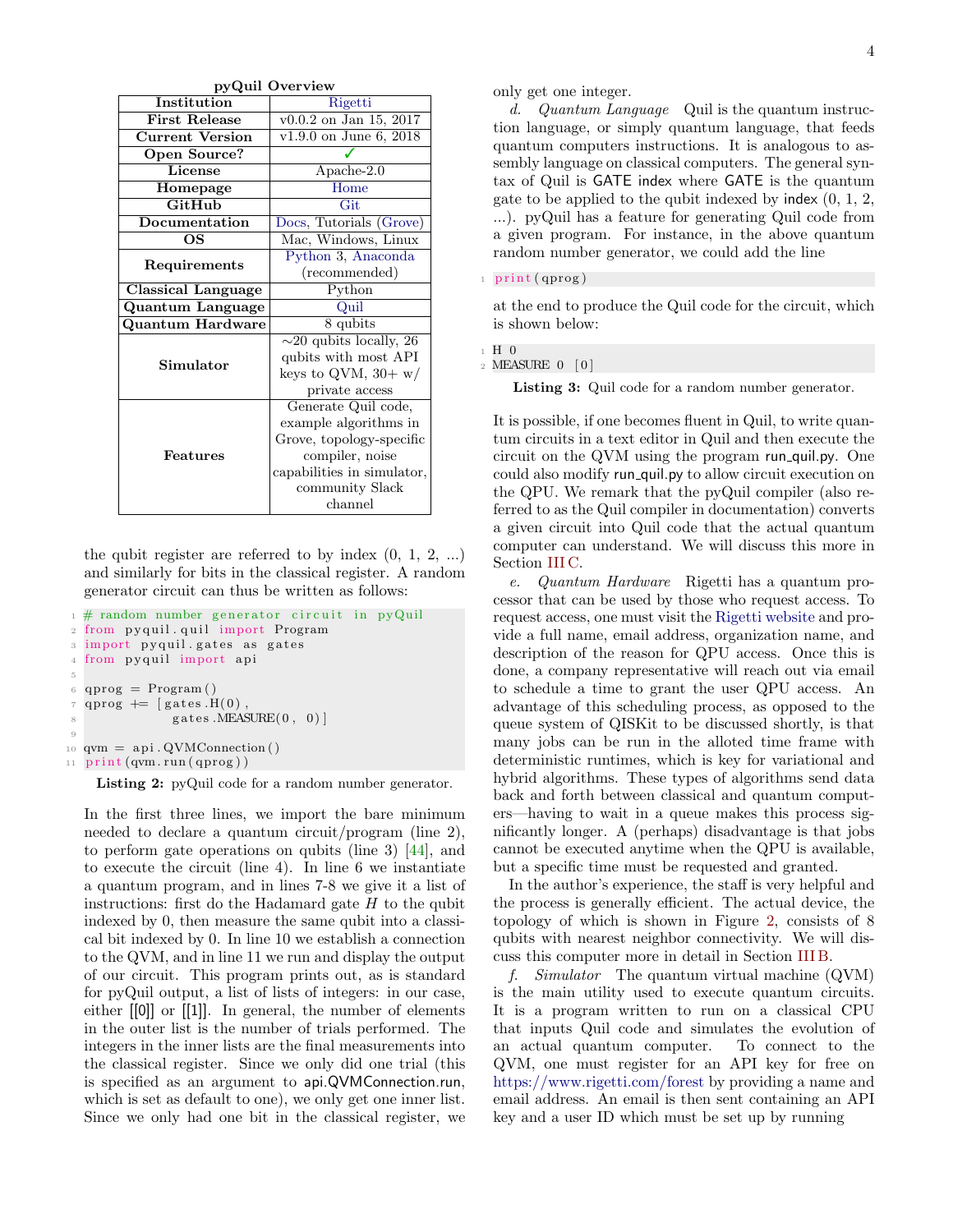<span id="page-4-1"></span>

FIG. 2: Schematic diagram showing the topology (connectivity) of the 8 qubit Agave QPU by Rigetti. Qubits are labeled with integers 0, 1, ..., 7, and lines connecting qubits indicate that a two qubit gate can be performed between these qubits. For example, we can do Controlled-Z between qubits 0 and 1, but not between 0 and 2. To do the latter, the Quil compiler converts Controlled- $Z(0, 2)$  into operations the QPU can perform. This diagram was taken from pyQuil's documentation.

### <sup>1</sup> p y quil −c o n fi g −se tup

at the command line (after installing pyQuil, of course). A prompt then appears to enter the emailed keys.

According to the documentation, most API keys give access to the QVM with up to 30 qubits, and access to more qubits can be requested. The author's API key gives access to 26 qubits (no upgrades were requested).

Additionally, the Forest library contains a local simulator written in Python and open-sourced, known as the [Reference QVM.](https://github.com/rigetticomputing/reference-qvm) It is not as performant as the QVM, but users can run circuits with as many qubits as they have memory for on their local machines. As a general rule of thumb, circuits with qubits numbering in the low 20s are possible on commodity hardware. The reference QVM must be installed separately, which can be done with pip according to:

### 1 pip install referencegym

To use the Reference QVM instead of the QVM, one simply imports api from referenceqvm instead of from pyQuil:

1 import referenceapi.api as api

# <span id="page-4-0"></span>B. QISKit

The Quantum Information Software Kit, or QISKit, is an open-source software development kit (SDK) for working with the OpenQASM quantum language and quantum processors in the IBM Q experience. It is available in Python, JavaScript, and Swift, but here we only discuss the Python version.

a. Requirements and Installation QISKit is available on macOS, Windows, and Linux. To install QISKit, Python 3.5+ is required. Additional helpful, but not required, components are Jupyter notebooks for tutorials

| <b>STATE</b>           | o vel view                   |  |  |  |  |
|------------------------|------------------------------|--|--|--|--|
| Institution            | <b>IBM</b>                   |  |  |  |  |
| <b>First Release</b>   | $0.1$ on March 7, 2017       |  |  |  |  |
| <b>Current Version</b> | 0.5.4 on June 11, 2018       |  |  |  |  |
| <b>Open Source?</b>    |                              |  |  |  |  |
| <b>License</b>         | Apache-2.0                   |  |  |  |  |
| Homepage               | $\overline{\text{Home}}$     |  |  |  |  |
| Github                 | Git                          |  |  |  |  |
| Documentation          | Docs, Tutorial               |  |  |  |  |
|                        | Notebooks, Hardware          |  |  |  |  |
| OS                     | Mac, Windows, Linux          |  |  |  |  |
|                        | Python $3.5+$ , Jupyter      |  |  |  |  |
| Requirements           | Notebooks (for               |  |  |  |  |
|                        | tutorials), Anaconda 3       |  |  |  |  |
|                        | (recommended)                |  |  |  |  |
| Classical Language     | Python                       |  |  |  |  |
| Quantum Language       | OpenQASM                     |  |  |  |  |
|                        | $IBMQX2$ (5 qubits),         |  |  |  |  |
| Quantum Hardware       | IBMQX4 (5 qubits),           |  |  |  |  |
|                        | IBMQX5 (16 qubits),          |  |  |  |  |
|                        | $QS1_1$ (20 qubits)          |  |  |  |  |
| Simulator              | $\sim$ 25 qubits locally, 30 |  |  |  |  |
|                        | through cloud                |  |  |  |  |
|                        | Generate QASM code,          |  |  |  |  |
|                        | topology specific            |  |  |  |  |
| Features               | compiler, community          |  |  |  |  |
|                        | Slack channel, circuit       |  |  |  |  |
|                        | drawer, ACQUA library        |  |  |  |  |

 $\Omega$ ISK $\mathbf{F}$  Overview

and the Anaconda 3 Python distribution, which comes with all the necessary dependencies pre-installed.

The easiest way to install QISKit is by using the Python package manager pip. At a command line, we install the software by typing:

## pip install qiskit

Note that pip automatically handles all dependencies and will always install the latest version. Users who may be interested in contributing to QISKit can install the source code by entering the following at a command line, assuming git is installed:

```
git clone https://github.com/QISKit/qiskit-core
cd qiskit-core
```

```
python -m pip install -e.
```
For information on contributing, see the contribution guidelines in the online documentation on GitHub.

b. Documentation and Tutorials The documentation of QISKit can be found online at [https://qiskit.org/documentation/.](https://qiskit.org/documentation/) This contains instructions on installation and setup, example programs and connecting to real quantum devices, project organization, QISKit overview, and developer documentation. Background information on quantum computing can also be found for users who are new to the field. A very nice resource is the SDK reference where users can find information on the source code documentation.

QISKit also contains a large number of tutorial notebooks in a separate GitHub repository (similar to pyQuil and Grove). These include entangled states; standard algorithms like Deutsch-Josza, Grover's algorithm, phase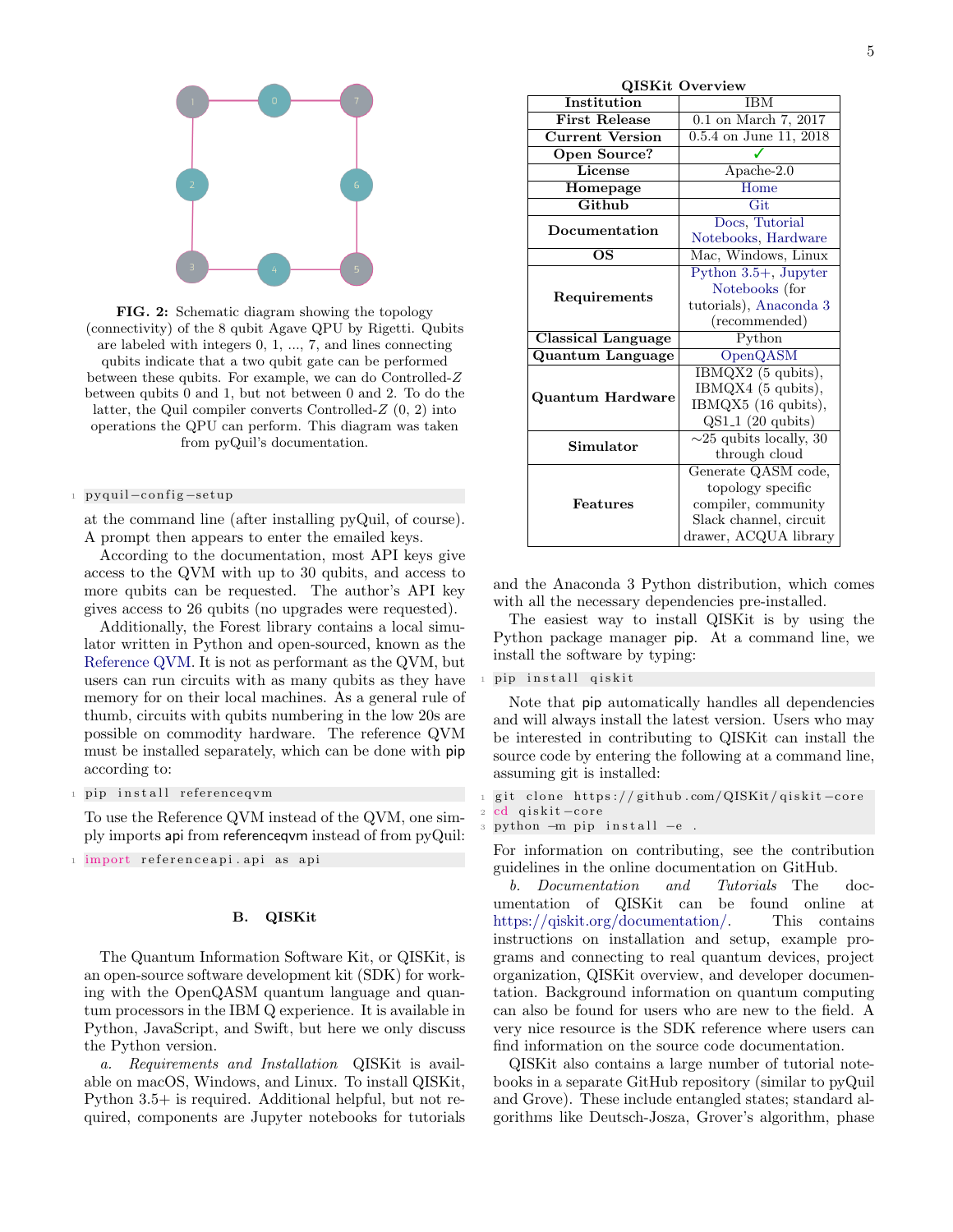estimation, and the quantum Fourier transform; more advanced algorithms like the variational quantum eigensolver and applications to fermionic Hamiltonians; and even some fun games like quantum battleships. Additionally, the ACQUA library (Algorithms and Circuits for QUantum Applications) contains cross-domain algorithms for chemistry and artificial intelligence with numerous examples.

There is also very detailed documentation for each of the four quantum backends containing information on connectivity, coherence times, and gate application time. Lastly, we mention the [IBM Q experience website](https://quantumexperience.ng.bluemix.net/qx/experience) and user guides. The website contains a graphical quantum circuit interface where users can drag and drop gates onto the circuit, which is useful for learning about quantum circuits. The user guides contain more instruction on quantum computing and the QISKit language.

c. Syntax The syntax for QISKit can be seen in the following example program. In contrast to pyQuil, one has to explicitly allocate quantum and classical registers. We show below the program for the random number circuit in QISKit:

```
1 \# random number generator circuit in QISKit
2 from qiskit import QuantumRegister,
        ClassicalRegister, QuantumCircuit, execute
 3
4 \text{~qreg} = \text{Quantum Register}(1)s \text{creg} = \text{Classical Register}(1)6 q c ir cuit = Quantum Circuit (qreg, creg)
 7
\sigma q c i r c u i t . h ( q r e g [0] )
9 q c ir cuit . measure (q reg [0], creg [0])
10
11 result = execute (qcircuit, 'local_qasm_simulator
        \langle \cdot \rangle). result ()
12 print (result.get_counts())
```
Listing 4: QISKit code for a random number generator.

In line 2 we import the tools to create quantum and classical registers, a quantum circuit, and a function to execute that circuit. We then create a quantum register with one qubit (line 4), classical register with one bit (line 5), and a quantum circuit with both of these registers (line 6). Now that we have a circuit created, we begin providing instructions: in line 8, we do a Hadamard gate to the zeroth qubit in our quantum register (which is the only qubit in the quantum register); in line 9, we measure this qubit into the classical bit indexed by zero in our classical register (which is the only bit in the classical register) [\[45\]](#page-14-5). Now that we have built a quantum circuit, we execute it in line 11 and print out the result in line 12. By printing result.get counts(), we print the "counts" of the circuit—that is, a dictionary of outputs and how many times we received each output. For our case, the only possible outputs are 0 or 1, and a sample output of the above program is {'0': 532, '1': 492}, indicating that we got 532 instances of 0 and 492 instances of 1. (The default number of times to run the circuit, called shots in QISKit, is 1024.)

<span id="page-5-0"></span>

FIG. 3: A schematic diagram showing the topology of IBMQX5, taken from [\[30\]](#page-13-24). Directional arrows show entanglement capabilities. For example, we could perform the operation (in QASM) cx Q1, Q2 but not the operation cx Q2, Q1. To do the latter, a compiler translates the

instruction into equivalent gates that are performable in the topology and gate set.

d. Quantum Language OpenQASM (open quantum assembly language [\[25\]](#page-13-25), which we may refer to simply as QASM) is the quantum language that provides instruction to the actual quantum devices, analogous to assembly language on classical computers. The general syntax of QASM is gate qubit where gate specifies a quantum gate operation and qubit labels a qubit. QISKit has a feature for generating QASM code from a circuit. In the above random number circuit example, we could add the line

```
print(qcircuit.qasm())
```
at the end to produce the QASM code for the circuit, shown below:

1 OPENQASM 2.0;  $2$  include " qelib1.inc";  $3 \text{ qreg } q0 \mid 1 \mid ;$  $4 \, \text{creg} \, \text{c}0 \, \lceil 1 \rceil$ ;  $5 \; h \; q0 \; |0);$ measure  $q0 [0] \Rightarrow c0 [0];$ Listing 5: OpenQASM code for a random number generator.

The first two lines are included in every QASM file. Line 3 (4) creates a quantum (classical) register, and lines 5 and 6 give the instructions for the circuit. It is possible to write small circuits like this directly in OpenQASM, but for larger circuits it is nice to have the tools in QISKit to cleanly and efficiently program quantum computers.

e. Quantum Hardware There is a vast amount of documentation for the quantum backends supported by QISKit. These devices include IBMQX2 (5 qubits), IB- $MQX4$  (5 qubits), IBMQX5 (16 qubits), and  $QS1_1$  (20 qubits, usable only by members of the IBM Q network). Documentation for each is available on GitHub. We discuss in detail IBMQX5 in Section [III B,](#page-8-2) the topology of which is shown in Figure [3.](#page-5-0)

f. Simulator IBM includes several quantum circuit simulators that run locally or on cloud computing resources. These simulators include a local unitary simulator—which applies the entire unitary matrix of the circuit and is limited practically to about 12 qubits—and a state vector simulator—which performs the best locally and can simulate circuits of up to 25 qubits. For now we just quote qubit number, but we discuss the performance of the state vector simulator and compare it to other simulators in Section [III D.](#page-10-0)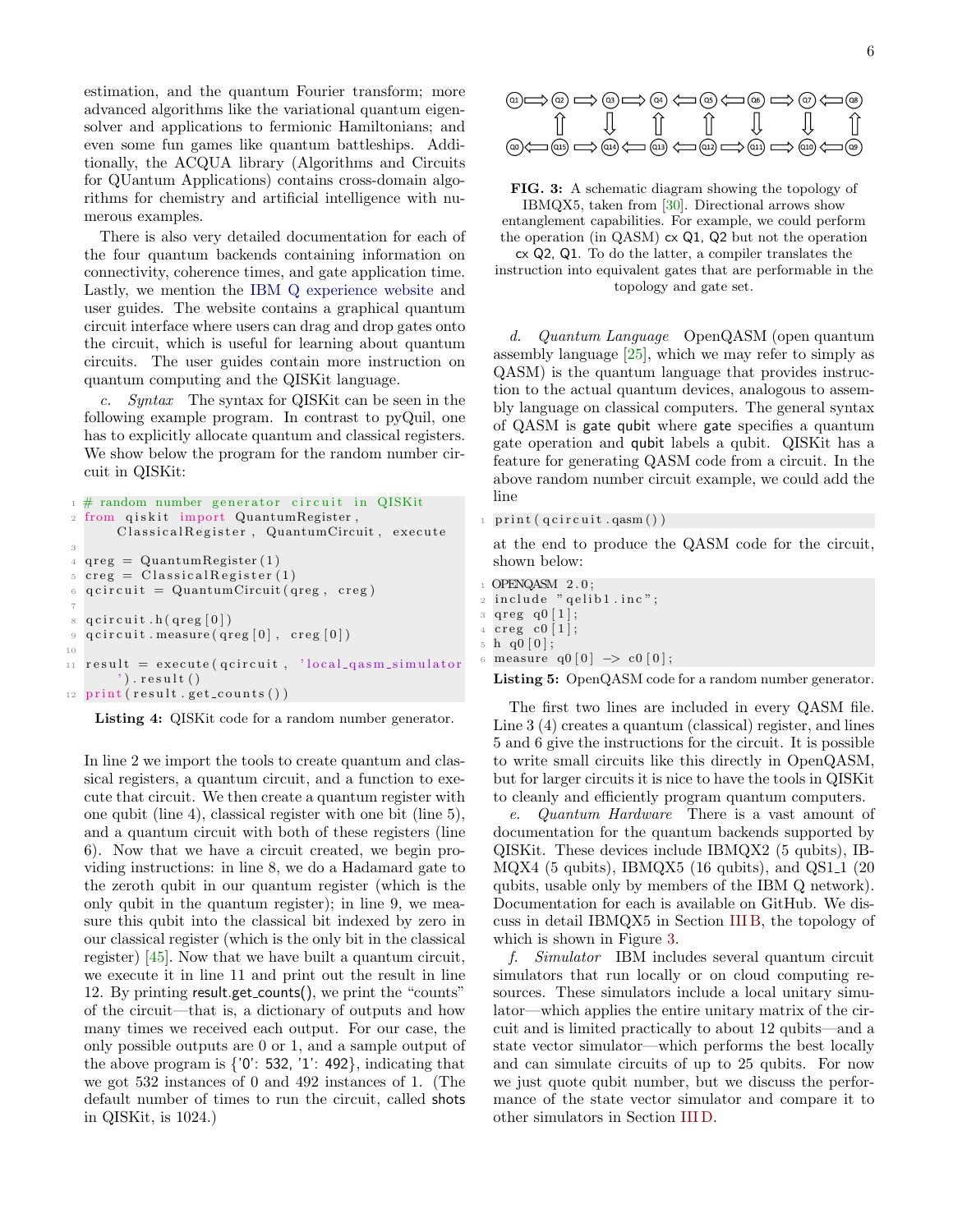## <span id="page-6-0"></span>C. ProjectQ

ProjectQ is an open source software framework for quantum computing featuring connectivity to IBM's quantum backends, a high performance quantum computer simulator, and several library plug-ins. The first release of ProjectQ was developed by Thomas Häner and Damien S. Steiger in the group of Matthias Troyer at ETH Zürich, and it has since picked up more contributors.

| Institution               | <b>ETH</b> Zurich         |  |  |  |  |
|---------------------------|---------------------------|--|--|--|--|
| <b>First Release</b>      | $v0.1.0$ on Jan 3, 2017   |  |  |  |  |
| <b>Current Version</b>    | $v0.3.6$ on Feb 6, 2018   |  |  |  |  |
| Open Source?              |                           |  |  |  |  |
| License                   | $A$ pache-2.0             |  |  |  |  |
| Homepage                  | Home                      |  |  |  |  |
| Github                    | Git                       |  |  |  |  |
| Documentation             | Docs, Example             |  |  |  |  |
|                           | Programs, Paper           |  |  |  |  |
| OS                        | Mac, Windows, Linux       |  |  |  |  |
| Requirements              | Python $2$ or $3$         |  |  |  |  |
| <b>Classical Language</b> | Python                    |  |  |  |  |
| Quantum Language          | none/hybrid               |  |  |  |  |
|                           | no dedicated hardware,    |  |  |  |  |
| Quantum Hardware          | can connect to IBM        |  |  |  |  |
|                           | backends                  |  |  |  |  |
| Simulator                 | $\sim$ 28 qubits locally  |  |  |  |  |
|                           | Draw circuits, connect    |  |  |  |  |
| Features                  | to IBM backends.          |  |  |  |  |
|                           | multiple library plug-ins |  |  |  |  |

ProjectQ Overview

a. Requirements and Installation A current version of Python, either 2.7 or 3.4+, is required to install ProjectQ. The documentation contains detailed information on installation for each operating system. In our environment, we do the recommended pip install

1 python -m pip install --user projectq

to successfully install the software (as a user). To install via the source code, we can run the following at a command line:

- git clone https://github.com/ProjectQ-Framework/ Pro jectQ
- 2 cd projectq
- 3 python -m pip install --user .

As with previous programs, this method is recommended for users who may want to contribute to the source code. For instructions on doing so, see the contribution guidelines on the ProjectQ GitHub page.

b. Documentation and Tutorials ProjectQ has very good documentation on installation. However, we find the remaining documentation to be a little sparse. The online tutorial provides instruction on basic syntax and example quantum programs (random numbers, teleportation, and Shor's factoring algorithm). The rest is the code documentation/reference with information on the structure of the code and each additional module, including functions and classes. The papers [\[18,](#page-13-17) [19\]](#page-13-18) are a

good reference and resource, but it is more likely that the online documentation will be more up to date.

c. Syntax The syntax of ProjectQ is clear and efficient, though it may take some getting used to. There is no quantum assembly language for ProjectQ (because there is no ProjectQ specific quantum backend), but the classical language is sort of a hybrid classical/quantum language. To elaborate, an example program to produce a random bit is shown below:

```
1 \# random number generator circuit in ProjectQ
2 from projectq import MainEngine
3 import projectq.ops as ops
4
= eng = MainEngine()
6 q bits = eng. allocate_qureg (1)
7
  ops.H | qbits[0]9 ops . Measure | qbits [0]
10
11 eng. flush ()
12 print (int (qbits [0]))
```
Listing 6: ProjectQ code for a random number generator.

In line 2, we import the necessary module to make a quantum circuit, and in line 3 we import gate operations. In line 5 we allocate and engine from the MainEngine, and in line 6 we allocate a one qubit register. In lines 8 and 9 we provide the circuit instructions: first do a Hadamard gate on the qubit in the register indexed with a 0, then measure this qubit. This is where the "quantum syntax" appears within the classically scripted language. The general formulation is operation | qubit with the vertical line between the two resemblant of Dirac notation,  $H|0\rangle$ , for example. We then flush the engine which pushes it to a backend and ensures it gets evaluated/simulated. Unlike pyQuil and QISKit, in ProjectQ one does not specify a classical register when making a measurement. Instead, when we measure **qbits**[0] in line 9, we get it's value by converting it to an int when we print it out in line 12.

d. Quantum Language As mentioned, ProjectQ does not have its own dedicated quantum language. If one is using ProjectQ in conjunction with an IBM backend, the code will eventually get converted to Open-QASM, IBM's quantum assembly language.

e. Quantum Hardware ProjectQ does not have its own dedicated quantum computer. One is able to use IBM's quantum backends when using ProjectQ, however.

f. Simulator ProjectQ comes with a fast simulator written in  $C++$ , which will be installed by default unless an error occurs, in which case a slower Python simulator will be installed. Additionally, ProjectQ includes a ClassicalSimulator for efficiently simulating stabilizer circuits—i.e., circuits that consist of gates from the normalizer of the Pauli group, which can be generated from Hadmard, CNOT, and phase gates [\[26\]](#page-13-26). This simulator is able to handle thousands of qubits to check, e.g., Toffoli adder circuits for specific inputs. However, stabilizer circuits are not universal, so we focus our benchmark and testing on the C++ Simulator.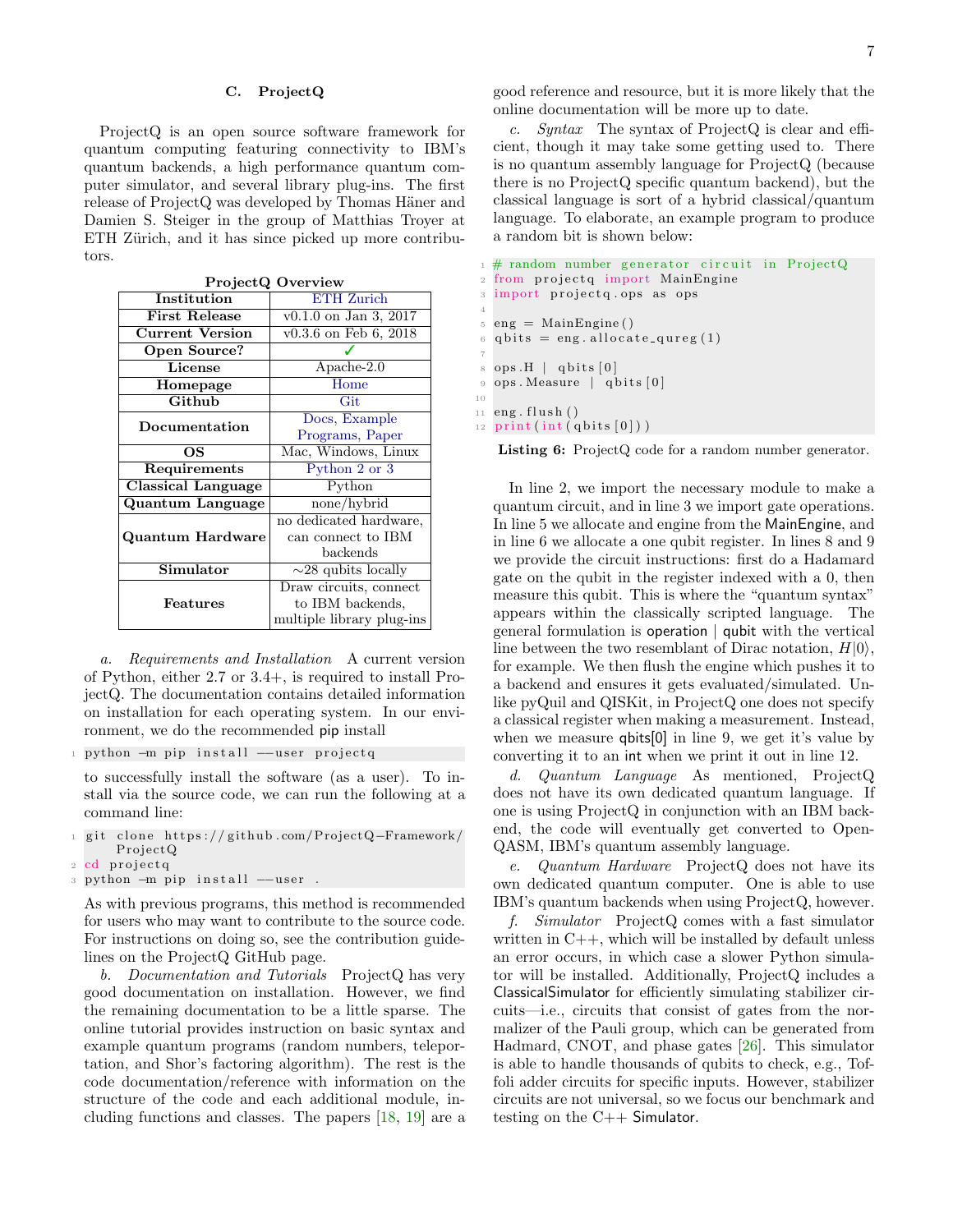ProjectQ's C++ Simulator is sophisticated and fast. On the author's computer [\[23\]](#page-13-22) (the maximum qubit number is limited by the user's local memory, as mentioned), it can handle circuits with 26 qubits of depth 5 in under a minute and circuits of 28 circuits of depth 20 in just under ten minutes. For full details, see section [III D](#page-10-0) and Figure [6.](#page-11-1)

g. ProjectQ in other Platforms ProjectQ is welltested, robust code and has been used for other platforms mentioned in this paper. Specifically, pyQuil contains ProjectQ code [\[27\]](#page-13-27), and the kernels of Microsoft's QDK simulator are developed by Thomas Häner and Damian Steiger at ETH Zurich [\[28\]](#page-13-28), the original authors of ProjectQ. (Note that this does not necessarily mean that the QDK simulator achieves the performance of the ProjectQ  $C++$  simulator as the enveloping code could diminish performance.)

## <span id="page-7-0"></span>D. Quantum Development Kit

Unlike the superconducting qubit technology of Rigetti and IBM, Microsoft is betting highly on topological qubits based on Majorana fermions. These particles have recently been discovered [\[29\]](#page-13-29) and promise long coherence times and other desirable properties, but no functional quantum computer using topological qubits currently exists. As such, Microsoft currently has no device that users can connect to via their Quantum Development Kit (QDK), the youngest of the four platforms featured in this paper. Nonetheless, the QDK features a new "quantum-focused" language called Q# that has strong integration with Visual Studio and Visual Studio Code and can simulate quantum circuits of up to 30 qubits locally. This pre-release software was first debuted in January of 2018 and, while still in alpha testing, is available on macOS, Windows, and Linux.

| <b>QDK Overview</b>       |                          |  |  |  |  |  |
|---------------------------|--------------------------|--|--|--|--|--|
| Institution               | Microsoft                |  |  |  |  |  |
| <b>First Release</b>      | $0.1.1712.901$ on Jan 4, |  |  |  |  |  |
|                           | 2018 (pre-release)       |  |  |  |  |  |
| <b>Current Version</b>    | 0.2.1802.2202 on Feb 26, |  |  |  |  |  |
|                           | 2018 (pre-release)       |  |  |  |  |  |
| Open Source?              |                          |  |  |  |  |  |
| License                   | MIT                      |  |  |  |  |  |
| Homepage                  | Home                     |  |  |  |  |  |
| Github                    | Git                      |  |  |  |  |  |
| Documentation             | Docs                     |  |  |  |  |  |
| OS                        | Mac, Windows, Linux      |  |  |  |  |  |
| Requirements              | Visual Studio Code       |  |  |  |  |  |
|                           | (strongly recommended)   |  |  |  |  |  |
| <b>Classical Language</b> | 2#                       |  |  |  |  |  |
| Quantum Language          |                          |  |  |  |  |  |
| Quantum Hardware          | none                     |  |  |  |  |  |
| Simulator                 | 30 qubits locally, 40    |  |  |  |  |  |
|                           | through Azure cloud      |  |  |  |  |  |
| $\rm{Features}$           | Built-in algorithms,     |  |  |  |  |  |
|                           | example algorithms       |  |  |  |  |  |

a. Requirements and Installation Although it is listed as optional in the documentation, installing Visual Studio Code is strongly recommended for all platforms. (In this paper, we only use VS Code, but Visual Studio is also an exceptional framework. We remain agnostic as to which is better and use VS Code as a matter of preference.) Once this is done, the current version of the QDK can be installed by entering the following at a Bash command line:

dotnet new -i "Microsoft.Quantum.  $Project Templates::0.2-*$ 

To get QDK samples and libraries from the GitHub repository (strongly recommended for all and especially those who may wish to contribute to the QDK), one can additionally enter:

clone  $https://github.com/Microsoft/Quantum.$ 

14

b. Documentation and Tutorials The above code samples and libraries are a great way to learn the  $Q#$ language, and the [online documentation](https://docs.microsoft.com/en-us/quantum/?view=qsharp-preview) contains information on validating a successful install, running a first quantum program, the quantum simulator, and the  $Q#$ standard libraries and programming language. This documentation is verbose and contains a large amount of information; the reader can decide whether this is a plus or minus.

c. Syntax The syntax of  $Q#$  is rather different from the previous three languages. It closely resembles  $C\#$ , is more verbose than Python, and may have a steeper learning curve for those not familiar with C#. Shown below is the same random number generator circuit that we have shown for all languages:

```
random number generator circuit in QDK
   operation random ( count : Int, initial : Result)
         : (Int, Int)
         \{4 body
 5 \hspace{2.5cm} \lbrace6 mutable numOnes = 0;
 7 \tusing (qubits = Qubit[1])\overline{\mathbf{8}} \overline{\mathbf{8}} \overline{\mathbf{8}} \overline{\mathbf{8}} \overline{\mathbf{8}} \overline{\mathbf{8}} \overline{\mathbf{8}} \overline{\mathbf{8}} \overline{\mathbf{8}} \overline{\mathbf{8}} \overline{\mathbf{8}} \overline{\mathbf{8}} \overline{\mathbf{8}} \overline{\mathbf{8}} \overline{\mathbf{8}} \overline{\mathbf{8}} \overline{\mathbf{8}} \overline{\mathbf{8}} \overline{\9 for (test in 1..count)
10 \qquad \qquad11 Set (initial, qubits [0]);
_{12} H( qubits [0]);
13 let res = M (qubits [0]);
<sup>15</sup> // count the number of ones<br>
<sup>16</sup> if (res = One)
\frac{16}{16} if (res = One)
17 \left\{18 \text{set numOnes} = \text{numOnes}+1;\left\{\begin{array}{ccc} 19 & & & \end{array}\right\}20 } \}21 Set (Zero, qubits [0]);
\{22\}\frac{23}{\sqrt{1 + \text{return}} \text{ statistics}}24 return (count − numOnes, numOnes);
25 }
26 }
```
Listing 7:  $Q#$  code for a random number generator.

g i t <sup>2</sup> cd Quantum

<sup>3</sup> code .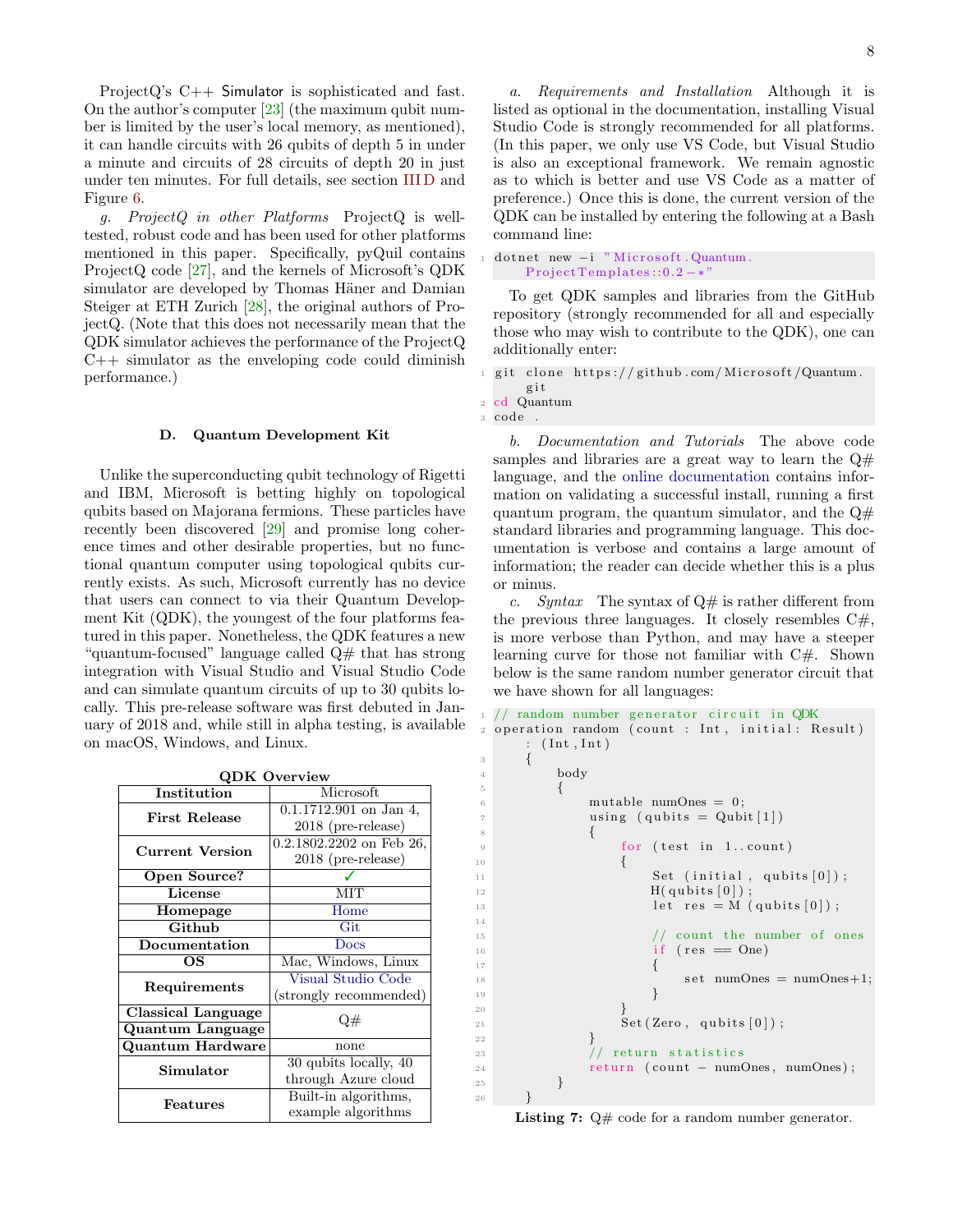The use of brackets and keywords can perhaps make this language a little more difficult for new users to learn/read, but at its core the code is doing the same circuit as the previous three examples. For brevity we omit the code analysis. We will remark, however, that this is one of three files needed to run this code. Above is the  $\alpha$  as file for the  $Q#$  language, and we additionally need a Driver.cs file to run the .qs code as well as a .csproj containing meta-data. All in all, this example totals about 65 lines of code. Since this example can be found in the online documentation, we do not include these programs but refer the interested reader to the "Quickstart" tutorial in the documentation.

The author would like to note that the QDK is striving for a high-level language that abstracts from hardware and makes it easy for users to program quantum computers. As an analogy, one does not specifically write out the adder circuit when doing addition on a classical computer—this is done in a high level framework  $(a+b)$ , and the software compiles this down to the hardware level. As the QDK is focused on developing such standards, measuring ease of writing code based on simple examples such as a random number generator and the teleportation circuit (see Appendix [C\)](#page-15-1) may not do justice to the overall language syntax and platform capabilities, but we include these programs to have some degree of consistency in our analysis.

d. Quantum Language/Hardware As mentioned, the QDK has no current capability to connect to a real quantum computer, and it does not have a dedicated quantum assembly language. The  $Q#$  language can be considered a hybrid classical/quantum language, however.

e. Simulator On the users local computer, the QDK includes a quantum simulator that can run circuits of up to 30 qubits. As mentioned above, kernels for QDK simulators were written by developers of ProjectQ, so performance can be expected to be similar to ProjectQ's simulator performance. (See Section [III D.](#page-10-0)) Through a paid subscription service to Azure cloud, one can get access to high performance computing that enables simulation of more than 40 qubits. In the QDK documentation, however, there is currently little instruction on how to do this.

Additionally, the QDK provides a [trace simulator](https://docs.microsoft.com/en-us/quantum/quantum-computer-trace-simulator-1?view=qsharp-preview) that is very effective for debugging classical code that is part of a quantum program as well as estimating the resources required to run a given instance of a quantum program on a quantum computer. The trace simulator allows various performance metrics for quantum algorithms containing thousands of qubits. Circuits of this size are possible because the trace simulator executes a quantum program without actually simulating the state of a quantum computer. A broad spectrum of resource estimation is covered, including counts for Clifford gates, T-gates, arbitrarily-specified quantum operations, etc. It also allows specification of the circuit depth based on specified gate durations. Full details of the trace simulator can be found in the QDK documentation online.

## <span id="page-8-0"></span>III. COMPARISON

Now that the basics of each platform have been covered, in this section we compare each on additional aspects including library support, quantum hardware, and quantum compilers. We also enumerate some notable and useful features of each platform.

## <span id="page-8-1"></span>A. Library Support

We use the term "library support" to mean examples of quantum algorithms (in tutorial programs or in documentation) or a specific function for a quantum algorithm (e.g., language.DoQuantumFourierTransform(...)). We have already touched on some of these in the previous section. A more detailed table showing library support for the four software platforms is shown in Figure [4.](#page-9-1)

We remark that any algorithm, of course, can be implemented on any of these platforms. Here, we are highlighting existing functionality, which may be beneficial for users who are new to the field or even for experienced users who may not want to program everything themselves.

As can be seen from the table, pyQuil, QISKit, and the QDK have a relatively large library support. ProjectQ contains FermiLib, plugins for FermiLib, as well as compatibility with OpenFermion, all of which are open-source projects for quantum simulation algorithms. All examples that work with these frameworks naturally work with ProjectQ. Microsoft's QDK is notable for its number of built-in functions performing these algorithms automatically without the user having to explicitly program the quantum circuit. In particular, the QDK libraries offer detailed iterative phase estimation, an important procedure in many algorithms that can be easily realized on the QDK without sacrificing adaptivity. QISKit is notable for its large number of tutorial notebooks on a wide range of topics from fundamental quantum algorithms to didactic quantum games.

#### <span id="page-8-2"></span>B. Quantum Hardware

In this section we discuss only pyQuil and QISKit, since these are the only platforms with their own dedicated quantum hardware. Qubit quantity is an important characterization in quantum computers, but equally important—if not more important—is the "qubit quality." By this, we mean coherence times (how long qubits live before collapsing to bits), gate application times, gate error rates, and the topology/connectivity of the qubits. Ideally, one would have infinite coherence times, zero gate application time, zero error rates, and all-to-all connectivity. In the following paragraphs we document some of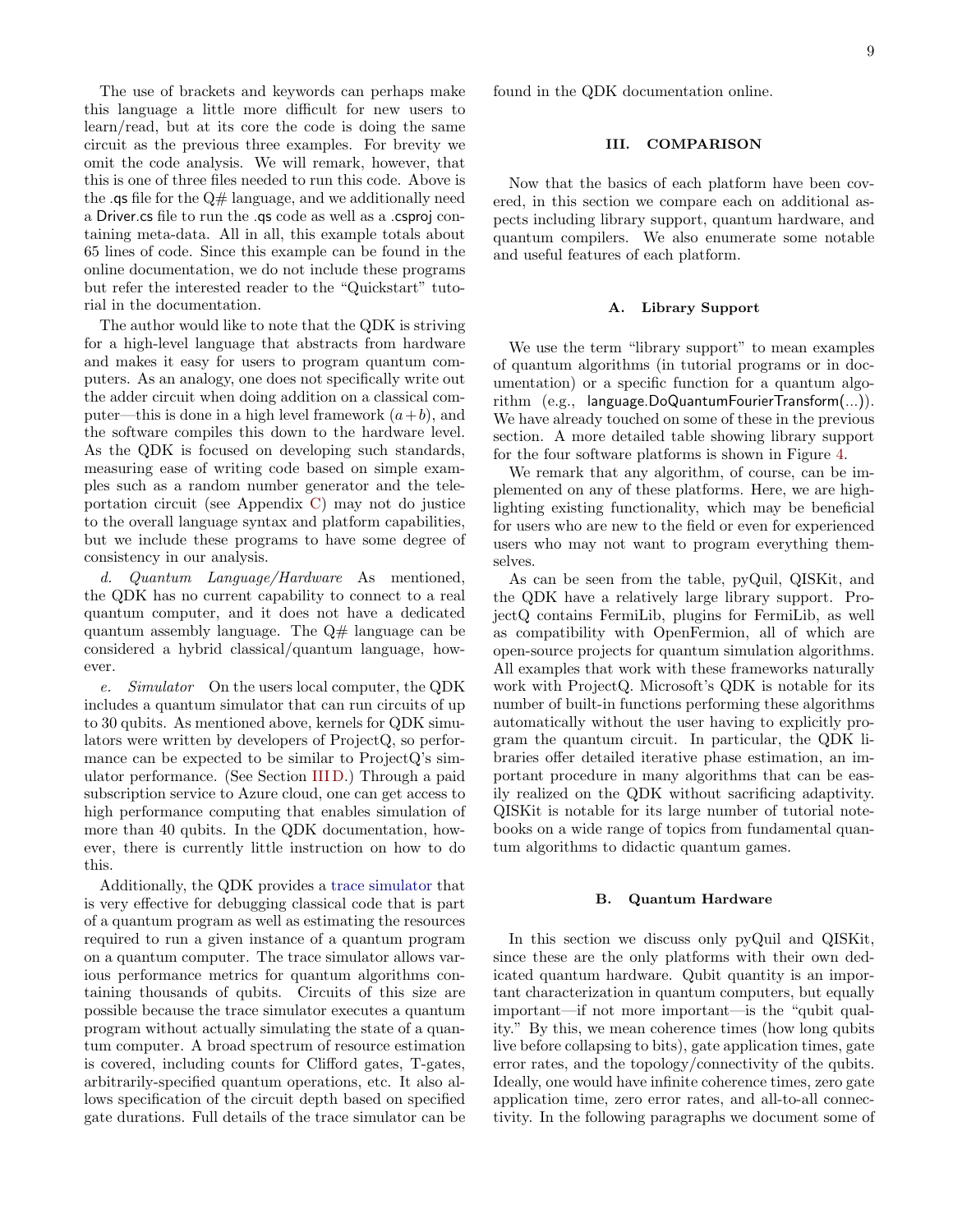<span id="page-9-1"></span>

| Algorithm                                 |                                                |                                           | pyQuil QISKit ProjectQ                 | $\overline{\text{QDK}}$                      |
|-------------------------------------------|------------------------------------------------|-------------------------------------------|----------------------------------------|----------------------------------------------|
| Random<br>Number                          | $\sqrt{T}$                                     | $\sqrt{T}$                                | $\sqrt{T}$                             | $\sqrt{T}$                                   |
| Generator                                 |                                                |                                           |                                        |                                              |
| Teleportation                             | $\sqrt{T}$                                     | $\overline{\mathcal{J}(\mathrm{T})}$      | $\overline{\checkmark(T)}}$            | $\overline{\checkmark\left(\text{T}\right)}$ |
| Swap Test                                 | $\overline{\checkmark(T)}}$                    |                                           |                                        |                                              |
| Deutsch-Jozsa                             | $\overline{\checkmark\left(\mathrm{T}\right)}$ | $\sqrt{T}$                                |                                        | $\sqrt{T}$                                   |
| Grover's Algorithm                        | $\sqrt{\mathrm(T)}$                            | $\sqrt{T}$                                | $\boldsymbol{\mathcal{N}}(\mathrm{T})$ | $\mathcal{V}(B)$                             |
| Fourier<br>Quantum                        | $\overline{{\mathcal{V}}({\rm T})}$            | $\overline{\checkmark\left(\rm T\right)}$ | $\overline{\mathcal{S}(B)}$            | $\sqrt{}$ (B)                                |
| Transform                                 |                                                |                                           |                                        |                                              |
| Shor's Algorithm                          |                                                |                                           | $\sqrt{T}$                             | $\sqrt{D}$                                   |
| Bernstein Vazirani                        | $\sqrt{T}$                                     | $\sqrt{T}$                                |                                        | $\overline{\mathcal{J}(\mathrm{T})}$         |
| <b>Phase Estimation</b>                   | $\sqrt{T}$                                     | $\sqrt{\mathrm(T)}$                       |                                        | $\mathcal{V}(B)$                             |
| Optimization/QAOA                         | $\sqrt{T}$                                     | $\sqrt{T}$                                |                                        |                                              |
| Simon's Algorithm                         | $\sqrt{T}$                                     | $\mathcal{V}(\mathrm{T})$                 |                                        |                                              |
| Variational Quantum                       | $\sqrt{T}$                                     | $\mathcal{V}(\mathrm{T})$                 | $\sqrt{P}$                             |                                              |
| Eigensolver                               |                                                |                                           |                                        |                                              |
| Amplitude                                 | $\overline{\checkmark\left(\mathrm{T}\right)}$ |                                           |                                        | $\sqrt{(\text{B})}$                          |
| Amplification                             |                                                |                                           |                                        |                                              |
| <b>Quantum Walk</b>                       |                                                | $\sqrt{T}$                                |                                        |                                              |
| Ising Solver                              | $\sqrt{T}$                                     |                                           |                                        | $\sqrt{T}$                                   |
| Gradient<br>$\overline{\text{Quantum}}$   | $\sqrt{T}$                                     |                                           |                                        |                                              |
| Descent                                   |                                                |                                           |                                        |                                              |
| Five Qubit Code                           |                                                |                                           |                                        | $\sqrt{B}$                                   |
| Repetition Code                           |                                                | $\sqrt{T}$                                |                                        |                                              |
| Steane Code                               |                                                |                                           |                                        | $\sqrt{B}$                                   |
| Draper Adder                              |                                                |                                           | $\sqrt{T}$                             | $\checkmark$ (D)                             |
| <b>Beauregard Adder</b>                   |                                                |                                           | $\sqrt{T}$                             | $\sqrt{D}$                                   |
| Arithmetic                                |                                                |                                           | $\sqrt{B}$                             | $\checkmark$ (D)                             |
| Fermion Transforms                        | $\sqrt{T}$                                     | $\sqrt{T}$                                | $\sqrt{P}$                             |                                              |
| <b>Trotter Simulation</b>                 |                                                |                                           |                                        | $\sqrt{D}$                                   |
| Electronic Structure                      |                                                |                                           | $\sqrt{P}$                             |                                              |
| (FCI, MP2, HF, etc.)                      |                                                |                                           |                                        |                                              |
| Process Tomography                        | $\sqrt{T}$                                     | $\sqrt{T}$                                |                                        | $\checkmark$ (D)                             |
| Meyer-Penny Game                          | $\checkmark$ (D)                               |                                           |                                        |                                              |
| Vaidman<br>Detection                      |                                                | $\sqrt{T}$                                |                                        |                                              |
| <b>Test</b>                               |                                                |                                           |                                        |                                              |
| <b>Battleships Game</b>                   |                                                | $\boldsymbol{\mathcal{J}}(\mathrm{T})$    |                                        |                                              |
| Emoji Game                                |                                                |                                           |                                        |                                              |
| Counterfeit<br>$\overline{\mathrm{Coin}}$ |                                                | $\boldsymbol{\checkmark}(\text{T})$       |                                        |                                              |
| Game                                      |                                                |                                           |                                        |                                              |

FIG. 4: A table showing the library support for each of the four software platforms. By "library support," we mean a tutorial notebook or program (T), an example in the documentation (D), a built-in function (B) to the language, or a supported plug-in library (P).

the parameters of IBMQX5 and Agave, the two largest publicly available quantum computers. For full details, please see the online documentation of each platform.

a. IBMQX5 IBMQX5 is a superconducting qubit quantum computer with nearest neighbor connectivity between its 16 qubits (see Figure [3\)](#page-5-0). The minimum coherence (T2) time is  $31 \pm 5$  microseconds on qubit 0 and the maximum is  $89 \pm 17$  microseconds on qubit 15. A single qubit gate takes 80 nanoseconds to implement plus a 10 nanosecond buffer after each pulse. CNOT gates take about two to four times as long, ranging from 170 nanoseconds for cx q[6], q[7] to 348 nanoseconds for cx q[3], q[14]. Single qubit gate fidelity is very good at over  $99.5\%$  fidelity for all qubits (fidelity  $= 1$  - error). Multiqubit fidelity is above 94.9% for all qubit pairs in the topology. The largest readout error is rather large at about 12.4% with the average being around 6%. These statistics were obtained from [\[30\]](#page-13-24).

Lastly, we mention that to use any available quantum computer by IBM, the user submits his/her job into a queue, which determines when the job gets run. This is in contrast to using Agave by Rigetti, in which users have to request access first via an online form, then schedule a time to get access to the device to run jobs. In the author's experience, this is done over email, and the staff is very helpful.

b. Agave The Agave quantum computer consists of 8 superconducting transmon qubits with fixed capacitive coupling and connectivity shown in Figure [2.](#page-4-1) The minimum coherence (T2) time is 9.2 microseconds on qubit 1 and the maximum is 15.52 microseconds on qubit 2. The time to implement a Controlled-Z gate is between 118 and 195 nanoseconds. Single qubit gate fidelity is at an average of  $96.2\%$  (again, fidelity  $= 1$  - error) and minimum of 93.2%. Multi-qubit gate fidelity is on average 87% for all qubit-qubit pairs in the topology. Readout errors are unknown. These statistics can be found in the online documentation or through pyQuil.

#### <span id="page-9-0"></span>C. Quantum Compilers

Platforms that provide connectivity to real quantum devices must necessarily have a means of translating a given circuit into operations the computer can understand. This process is known as compilation, or more verbosely quantum circuit compilation/quantum compilation. Each computer has a basis set of gates and a given connectivity—it is the compiler's job to input a given circuit and return an equivalent circuit obeying the basis set and connectivity requirements. In this section we only discuss QISKit and Rigetti, for these are the platforms with real quantum computers.

The IBMQX5 basis gates are  $u_1$ ,  $u_2$ ,  $u_3$ , and CNOT where

$$
u_1(\lambda) = \begin{bmatrix} 1 & 0 \\ 0 & e^{i\lambda} \end{bmatrix},
$$
  
\n
$$
u_2(\phi, \lambda) = \frac{1}{\sqrt{2}} \begin{bmatrix} 1 & -e^{i\lambda} \\ e^{i\phi} & e^{i(\lambda + \phi)} \end{bmatrix},
$$
 and  
\n
$$
u_3(\theta, \phi, \lambda) = \begin{bmatrix} \cos(\theta/2) & -e^{i\lambda} \sin(\theta/2) \\ e^{i\phi} \sin(\theta/2) & e^{i(\lambda + \phi)} \cos(\theta/2) \end{bmatrix}.
$$

Note that  $u_1$  is equivalent to a frame change  $R_z(\theta)$  up to a global phase and  $u_2$  and  $u_3$  are a sequence of frame changes and pulses  $R_x(\pi/2)$ 

$$
u_2(\phi, \lambda) = R_z(\phi + \pi/2)R_x(\pi/2)R_z(\lambda - \pi/2),
$$
  

$$
u_3(\theta, \phi, \lambda) = R_z(\phi + 3\pi)R_x(\pi/2)R_z(\theta + \pi)R_x(\pi/2)R_z(\lambda)
$$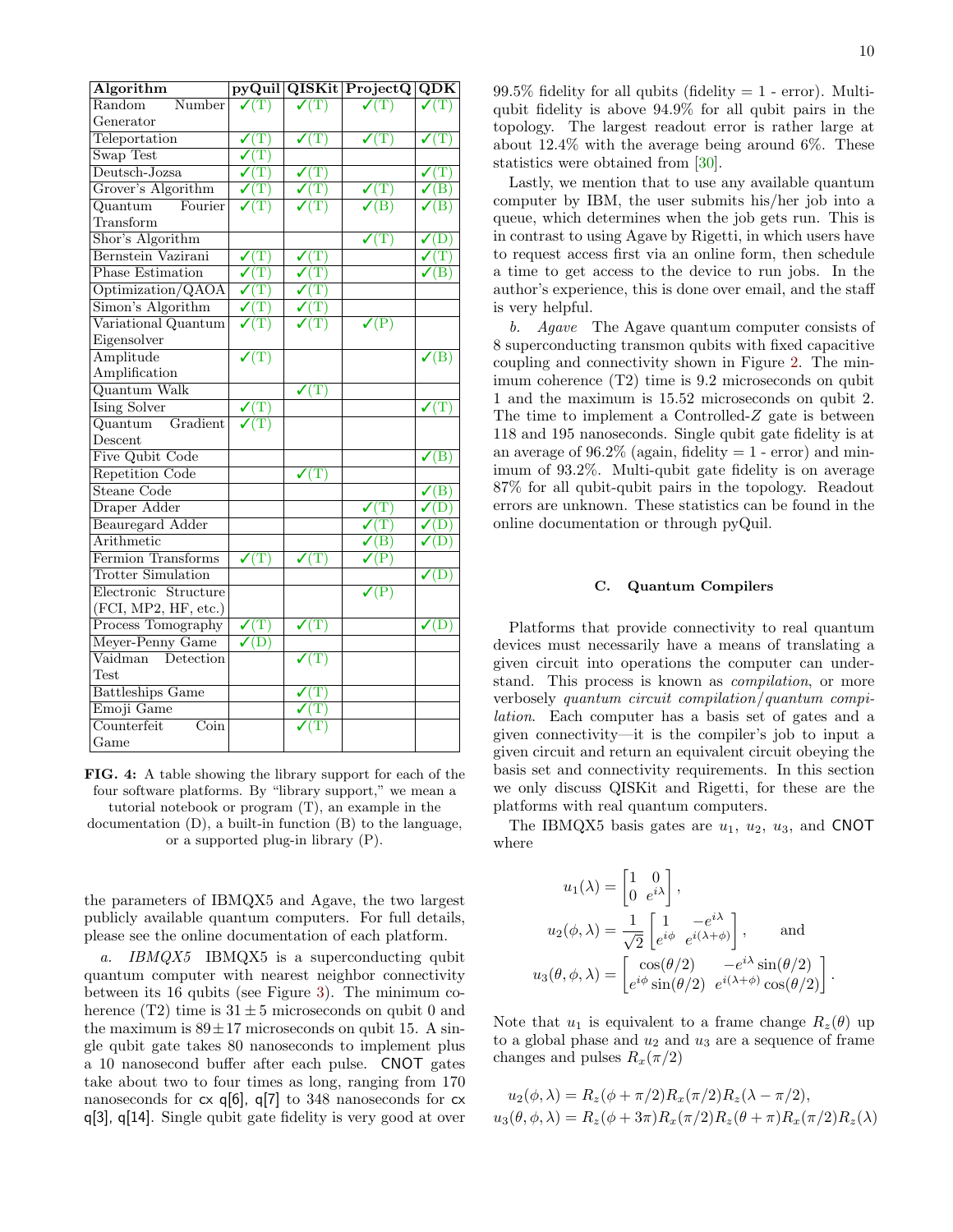<span id="page-10-1"></span>

FIG. 5: An example of a quantum circuit (top left) compiled by pyQuil for Rigetti's 8 qubit Agave processor (top right), and the same circuit compiled by QISKit for IBM's 16 qubit IBMQX5. The qubits used on Agave are 0, 1, and 2 (see Figure [2\)](#page-4-1), and the qubits used on IBMQX5 are 0, 1, and 2. Note that neither compiler can directly implement a Hadamard gate H but produces these via products of rotation gates  $R_x$  and  $R_z$ . A CNOT gate can be implement on IBMQX5, but not on

Agave—here, pyQuil must express CNOT in terms of Controlled-Z and rotations. These circuits were made with ProjectQ.

,

with the rotation gates being the standard

$$
R_x(\theta) := e^{-i\theta X/2} = \begin{bmatrix} \cos \theta/2 & -i \sin \theta/2\\ -i \sin \theta/2 & \cos \theta/2 \end{bmatrix}
$$

$$
R_z(\theta) := e^{-i\theta Z/2} = \begin{bmatrix} e^{-i\theta/2} & 0\\ 0 & e^{i\theta/2} \end{bmatrix}
$$

where  $X$  and  $Z$  are the usual Pauli matrices. On the IBM quantum computers,  $R_z(\theta)$  is a "virtual gate," meaning that nothing is actually done to the qubit physically. Instead, since the qubits are naturally rotating about the z-axis, doing a z rotation simply amounts to changing the clock, or frame, of the internal (classical) software keeping track of the qubit.

The topology of IBMQX5 is shown in Figure [3.](#page-5-0) This connectivity determines which qubits it is possible to natively perform CNOT gates, where a matrix representation of CNOT is given by

$$
\text{CNOT} := \begin{bmatrix} 1 & 0 & 0 & 0 \\ 0 & 1 & 0 & 0 \\ 0 & 0 & 0 & 1 \\ 0 & 0 & 1 & 0 \end{bmatrix}.
$$

Note that it is possible to perform CNOT between any qubits in QISKit, but when the program is compiled down to the hardware level, the QISKit compiler converts this into a sequence of CNOT gates allowed in the connectivity. The QISKit compiler allows one to specify an arbitrary basis gate set and topology, as well as providing a set of parameters such as noise.

For Rigetti's 8 qubit Agave processor, the basis gates are  $R_x(k\pi/2)$  for  $k \in \mathbb{Z}$ ,  $R_z(\theta)$ , and Controlled-Z. The single qubit rotation gates are as above, and the two qubit Controlled-Z (CZ) is given by

$$
CZ = \begin{bmatrix} 1 & 0 & 0 & 0 \\ 0 & 1 & 0 & 0 \\ 0 & 0 & 1 & 0 \\ 0 & 0 & 0 & -1 \end{bmatrix}.
$$

The topology of Agave is shown in Figure [2.](#page-4-1) Like QISKit, pyQuil's compiler also allows one to specify a target instruction set architecture (basis gate set and computer topology).

An example of the same quantum circuit compiled by both of these platforms is shown in Figure [5.](#page-10-1) Here, with pyQuil we compile to the Agave specifications and with QISKit we compile to the IBMQX5 specifications. As can be seen, QISKit produces a longer circuit (i.e., has greater depth) than pyQuil. It is not appropriate to claim one compiler is superior because of this example, however. Circuits that are in the language IBMQX5 understands would naturally produce a shorter depth circuit than pyQuil, and vice versa. It is known that any quantum circuit (unitary matrix) can be decomposed into a sequence of one and two qubit gates (see, e.g., [\[32\]](#page-13-30)), but in general this takes exponentially many gates. It is currently a question of significant interest [\[46\]](#page-14-6) to find an optimal compiler for a given topology.

### <span id="page-10-0"></span>D. Simulator Performance

Not all software platforms provide connectivity to real quantum computers, but any worthwhile program includes a quantum circuit simulator. This is a program that runs on a classical CPU that mimics (i.e., simulates) the evolution of a quantum computer. As with quantum hardware, it is important to look at not just how many qubits a simulator can handle but also how quickly it can process them, in addition to other parameters like adding noise to emulate quantum computers, etc. In this section, we evaluate the performance of QISKit's local state vector simulator and ProjectQ's local  $C++$  simulator using the program listed in Appendix [B.](#page-15-0) First, we mention the performance of pyQuil's QVM simulator.

a.  $pyQuil$  The Rigetti simulator, called the Quantum Virtual Machine (QVM), does not run on the users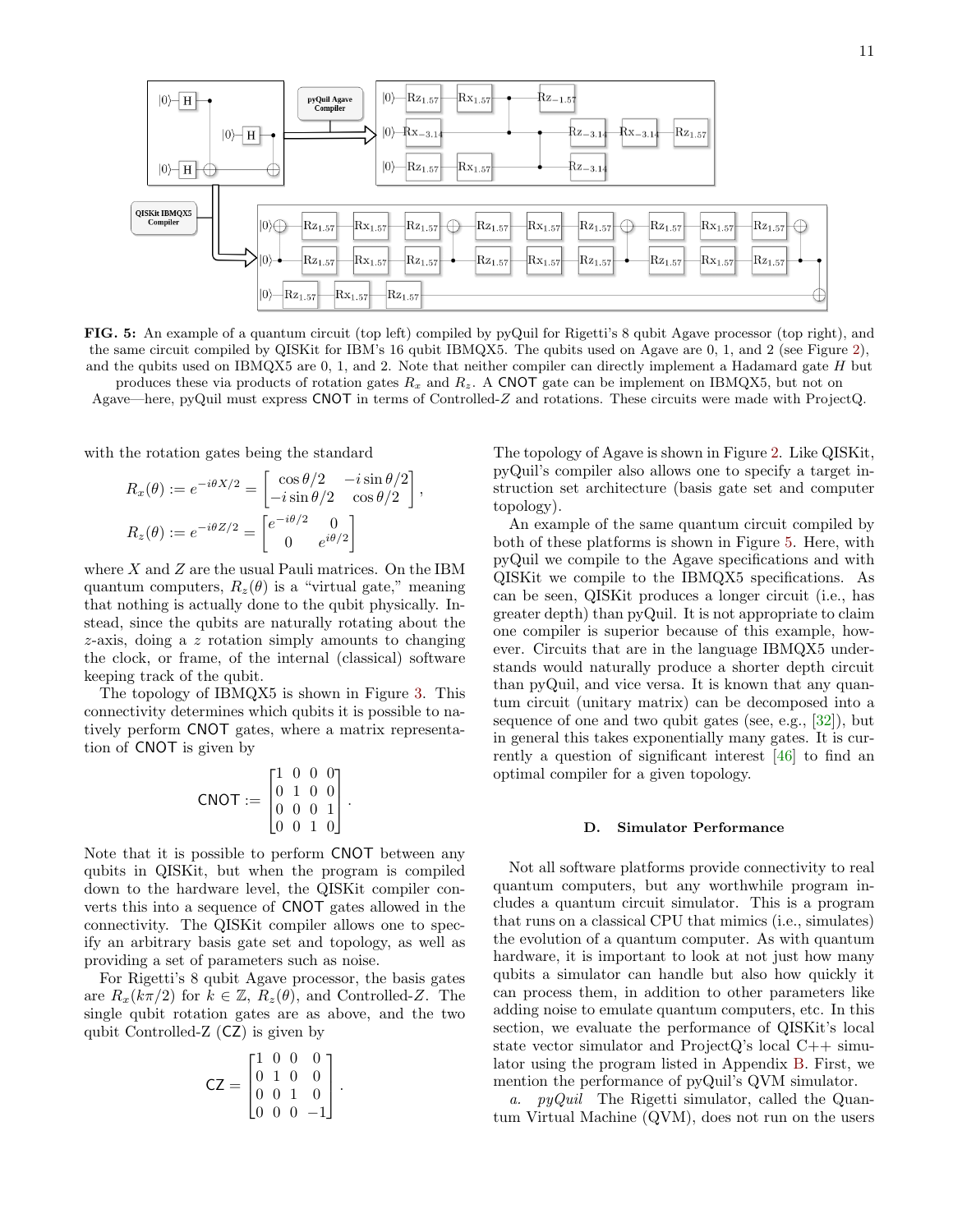local computer but rather through computing resources in the cloud. As mentioned, this requires an API key to connect to. Most API keys give access to 30 qubits initially, and more can be requested. The author is able to simulate a 16 qubit circuit of depth 10 in 2.61 seconds on average. A circuit size of 23 qubits of depth 10 was simulated in 56.33 seconds, but no larger circuits could be simulated because the QVM terminates after one minute of processing with the author's current API access key. Because of this termination time, and because of the fact that the QVM does not run on the user's local computer, we do not test the performance of the QVM in the same way we test ProjectQ and QISKit's simulators.

The QVM contains sophisticated and flexible noise models to emulate the evolution of an actual quantum computer. This is key for developing short depth algorithms on near term quantum computers, as well as for predicting the output of a particular quantum chip. Users can define arbitrary noise models to test programs, in particular define noisy gates, add decoherence noise, and model readout noise. For full details and helpful example programs, see the [Noise and Quantum Compu](http://pyquil.readthedocs.io/en/latest/noise.html)[tation](http://pyquil.readthedocs.io/en/latest/noise.html) section of pyQuil's documentation.

b. QISKit QISKit has several quantum simulators available as backends: the local qasm simulator, the local state vector simulator, the ibmq qasm simulator, the local\_unitary\_simulator, and the local\_clifford\_simulator. The differences in these simulators is the methodology of simulating quantum circuits. The unitary simulator implements basic (unitary) matrix multiplication and is limited quickly by memory. The state vector simulator does not store the full unitary matrix but only the state vector and single/multi qubit gate to apply. Both methods are discussed in [\[33\]](#page-13-31), and [\[34–](#page-13-32)[36\]](#page-14-7) contains details on other techniques. Similar to the discussion of the ClassicalSimulator in ProjectQ, the local\_clifford\_simulator is able to efficiently simulate stabilizer circuits, which are not universal.

Using the local unitary simulator, a circuit of 10 qubits on depth 10 is simulated in 23.55 seconds. Adding one more qubit increases this time by approximately a factor of ten to 239.97 seconds, and at 12 qubits the simulator timed out after 1000 seconds (about 17 minutes). This simulator quickly reaches long simulation times and memory limitations because for  $n$  qubits, the unitary matrix of size  $2^n \times 2^n$  has to be stored in memory.

The state vector simulator significantly outperforms the unitary simulator. We are able to simulate circuits of 25 qubits in just over three minutes. Circuits of up to 20 qubits with depth up to thirty are all simulated in under five seconds. See Figures [6](#page-11-1) and [7](#page-11-2) for complete details.

c. ProjectQ ProjectQ comes with a high performance C++ simulator that performed the best in our local testing. The maximum size circuit we were able to successfully simulate was 28 qubits, which took just under ten minutes (569.71 seconds) with a circuit of depth 20. For implementation details, see [\[18\]](#page-13-17). For the com-

QISKit State Vector Simulator Performance

<span id="page-11-1"></span>

| 30                                              | 0.436                                                                                                               | 0.599 | 1.004 | 1.891 | 4.467 | 9.414 | 19.95 | 41.71 | 84.42 | 188.2 |
|-------------------------------------------------|---------------------------------------------------------------------------------------------------------------------|-------|-------|-------|-------|-------|-------|-------|-------|-------|
| 25                                              | 0.402                                                                                                               | 0.559 | 0.968 | 1.793 | 4.105 | 8.701 | 18.25 | 37.43 | 76.45 | 178.0 |
| Circuit Depth<br><sub>15</sub><br><sup>26</sup> | 0.415                                                                                                               | 0.504 | 0.844 | 1.641 | 3.684 | 7.656 | 16.20 | 32.85 | 65.65 | 160.1 |
|                                                 | 0.344                                                                                                               | 0.471 | 0.816 | 1.604 | 3.443 | 7.016 | 14.22 | 29.05 | 60.52 | 136.0 |
| $10 -$                                          | 0.283                                                                                                               | 0.460 | 0.766 | 1.520 | 2.955 | 5.892 | 12.05 | 24.37 | 49.75 | 189.1 |
| $5 -$                                           | 0.262                                                                                                               | 0.416 | 0.689 | 1.315 | 2.733 | 5.402 | 10.46 | 20.81 | 41.91 | 106.0 |
|                                                 | $\overline{17}$<br>16<br>$\overline{22}$<br>$\overline{24}$<br>19<br>20<br>23<br>18<br>25<br>21<br>Number of Qubits |       |       |       |       |       |       |       |       |       |

|                                      | 16    | 17    | 18    | 19    | 20    | $\overline{21}$ | 22<br>Number of Qubits | 23    | $\overline{24}$ | 25    | 26    | 27    |
|--------------------------------------|-------|-------|-------|-------|-------|-----------------|------------------------|-------|-----------------|-------|-------|-------|
| $\mathbf{s}$ .                       | 0.058 | 0.183 | 0.154 | 0.299 | 0.675 | 1.467           | 2.945                  | 6.295 | 12.60           | 26.25 | 53.12 | 116.8 |
| $10 -$                               | 0.101 | 0.144 | 0.344 | 0.595 | 1.119 | 2.409           | 4.909                  | 10.20 | 20.98           | 44.42 | 90.07 | 204.4 |
|                                      | 0.134 | 0.214 | 0.321 | 0.705 | 1.440 | 3.118           | 6.931                  | 13.33 | 29.66           | 58.01 | 130.5 | 272.9 |
| Circuit Depth<br><sub>15</sub><br>20 | 0.179 | 0.266 | 0.452 | 0.896 | 2.033 | 4.313           | 8.959                  | 18.41 | 39.53           | 80.64 | 170.5 | 504.1 |
| 25                                   | 0.223 | 0.416 | 0.643 | 1.179 | 2.540 | 5.247           | 10.74                  | 22.71 | 48.58           | 96.83 | 206.6 | 425.8 |
| 30                                   | 0.263 | 0.397 | 0.655 | 1.314 | 2.923 | 6.437           | 13.48                  | 26.44 | 59.55           | 117.6 | 248.2 | 496.3 |
|                                      |       |       |       |       |       |                 |                        |       |                 |       |       |       |

FIG. 6: Plots of the performances of QISKit's local state vector simulator (top) and ProjectQ's  $C_{++}$  simulator (bottom), showing runtime in seconds for a given number of qubits (horizontal axis) and circuit depth (vertical axis). Darker green shows shorter times and brighter yellow shows longer times (color scales are not the same for both plots). For details more details on the testing, see Appendix [B.](#page-15-0)

<span id="page-11-2"></span>

**FIG. 7:** The circuit used for testing the ProjectQ  $C++$ simulator and QISKit local state vector simulator, shown here on four qubits. In the actual testing, the pattern of here on four qubits. In the actual testing, the pattern of Hadamard gates,  $\sqrt{X}$  gates, then the sequence of CNOT

gates defines one level in the circuit. This pattern is repeated until the desired depth is reached. This image was produced using ProjectQ.

plete performance and testing, see Figures [6](#page-11-1) and [7.](#page-11-2)

#### <span id="page-11-0"></span>E. Features

A nice feature of pyQuil is Grove, a separate GitHub repository that can be installed containing tutorials and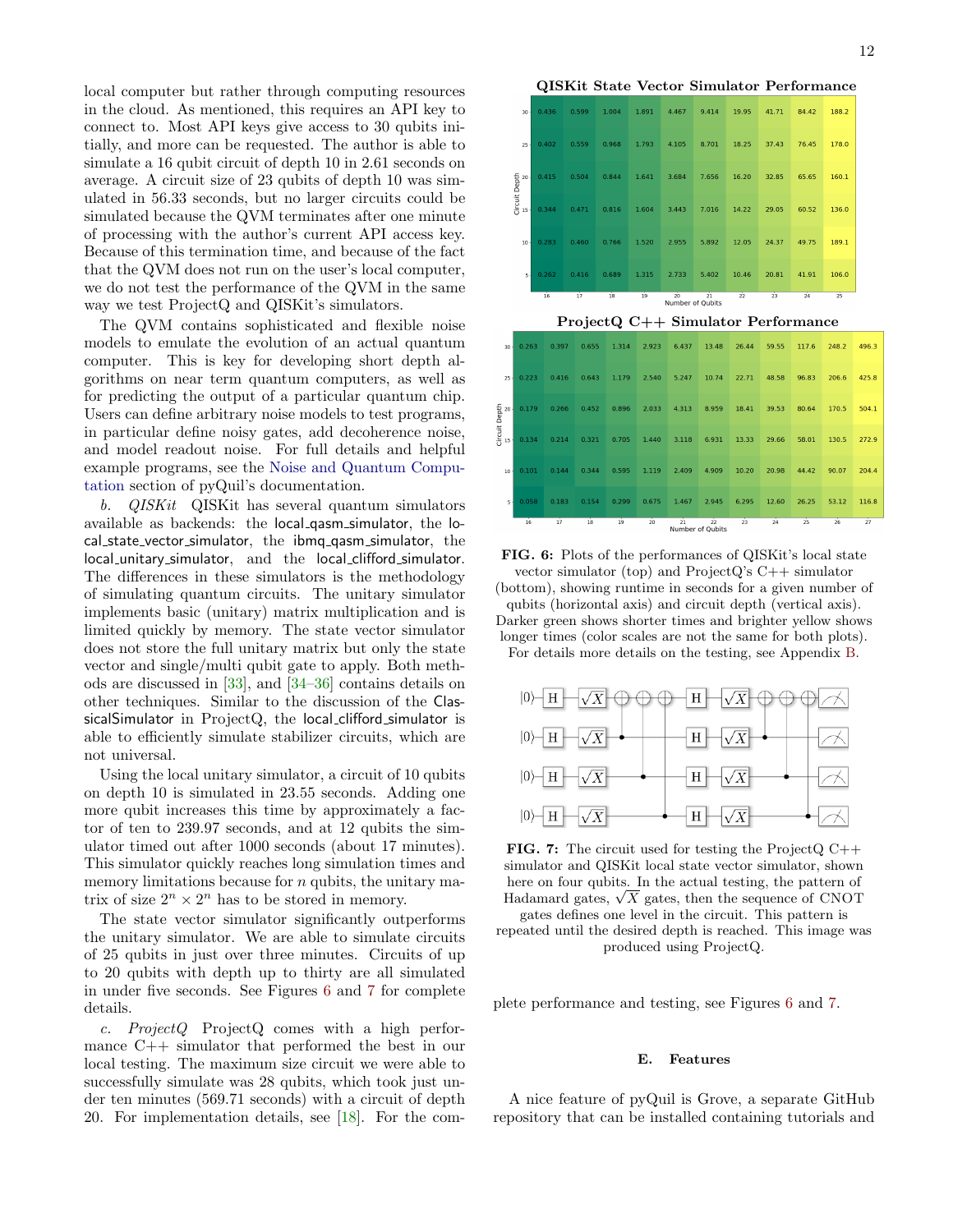example algorithms using pyQuil. Rigetti is also building a solid community of users as exemplified by their dedicated Slack channel for Rigetti Forest. The Quil compiler and it's ability to compile for any given instruction set architecture (topology and gate basis) are also nice features. Lastly, pyQuil is compatible with OpenFermion [\[37\]](#page-14-8), an open-source Python package for compiling and analyzing quantum algorithms to simulate fermionic systems, including quantum chemistry.

QISKit is also available in JavaScript and Swift for users who may have experience in these languages. For beginners, Python is a very good starter programming language because of its easy and intuitive syntax. Like Grove, QISKit also contains a dedicated repository of example algorithms and tutorials. Additionally, the AC-QUA library in QISKit contains numerous algorithms for quantum chemistry and artificial intelligence. This library can be run through a graphical user interface or from a command line interface. IBM is second to none for building an active community of students and researchers using their platform. The company boasts of over 3 million remote executions on cloud quantum computing resources using QISKit run by more than 80,000 registered users, and there have been more than 60 research publications written using the technology [\[31\]](#page-13-33). QISKit also has a dedicated Slack channel with the ability to see jobs in the queue, a useful feature for determining how long a job submission will take to run. Additionally, the newest release of QISKit contains a built-in circuit drawer.

Likewise, ProjectQ contains a circuit drawer. By adding just a few lines of code to programs, one can generate TikZ code to produce high quality T<sub>E</sub>X images. All quantum circuit diagrams in this paper were made using ProjectQ. The local simulator of ProjectQ is also a great feature as it has very high performance capabilities. Although ProjectQ has no dedicated quantum hardware of its own, users are able to connect to IBM's quantum hardware. Additionally, ProjectQ has multiple library plug-ins including OpenFermion, as mentioned above.

The QDK was available exclusively on Windows until it received support on macOS and Linux in February 2018. The capability to implement quantum algorithms without explicitly programming the circuit is a nice feature of the QDK, and there are also many good tutorials in the documentation and examples folder for quantum algorithms. It is also notable that Q# provides auto-generation features for, e.g., the adjoint or controlled version of a quantum operation. In a more general sense, the QDK emphasizes and offers important tools for productive quantum algorithm development including the testing of quantum programs, estimating resource requirements, programming on different models of quantum computation targeted by different hardware, and ensuring the correctness of quantum programs at compile time. These aspects are key in moving towards high-level quantum programming languages.

# <span id="page-12-0"></span>IV. DISCUSSION AND CONCLUSIONS

At this point, we hope that the reader has enough information and understanding to make an informed decision of what quantum software platform(s) is (are) right for him/her. A next step is to begin reading the documentation of a platform, install it, and begin coding. In a short amount of time one can begin running algorithms on real quantum devices and begin researching/developing algorithms in their respective field.

For those who may be still undecided, we offer the following subjective suggestions:

- For those whose main objective is using quantum computers, QISKit (or ProjectQ) or pyQuil is the obvious choice.
- For those who are new to quantum computing, QISKit, pyQuil, or the QDK is a good choice.
- For those who have little programming experience, one of the Python platforms is a good choice.
- For those who are familiar with or prefer  $C/C\#$ style syntax, the QDK is a good choice.
- For those wishing to develop, prototype, and test algorithms, ProjectQ is a good choice.
- For those who wish to run hybrid quantum-classical algorithms, pyQuil is a great choice for it's dedicated hardware time scheduling.
- For those who are interested in continuous variable quantum computing, see Strawberry Fields in Appendix [A.](#page-14-0)

Again, these are simply suggestions and we encourage the reader to make his/her own choice. All platforms are significant achievements in the field of quantum computing and excellent utilities for students and researchers to program real quantum computers. As a final remark, we note that there are additional quantum software packages being developed, a few of which are mentioned in Appendix [A.](#page-14-0)

### <span id="page-12-1"></span>V. ACKNOWLEDGEMENTS

We acknowledge use of the IBM Q experience for this work. The views expressed are those of the authors and do not reflect the official policy or position of IBM or the IBM Q experience team. RL thanks Doug Finke for many useful comments and edits on earlier drafts of this paper. We thank developers for feedback and helping us achieve a more accurate representation of each respective platform. Specifically, we thank Damian Steiger from ETH Zürich; Will Zeng from Rigetti; and Cathy Palmer, Julie Love, and the Microsoft Quantum Team from Microsoft. RL acknowledges support from Michigan State University through an Engineering Distinguished Fellowship.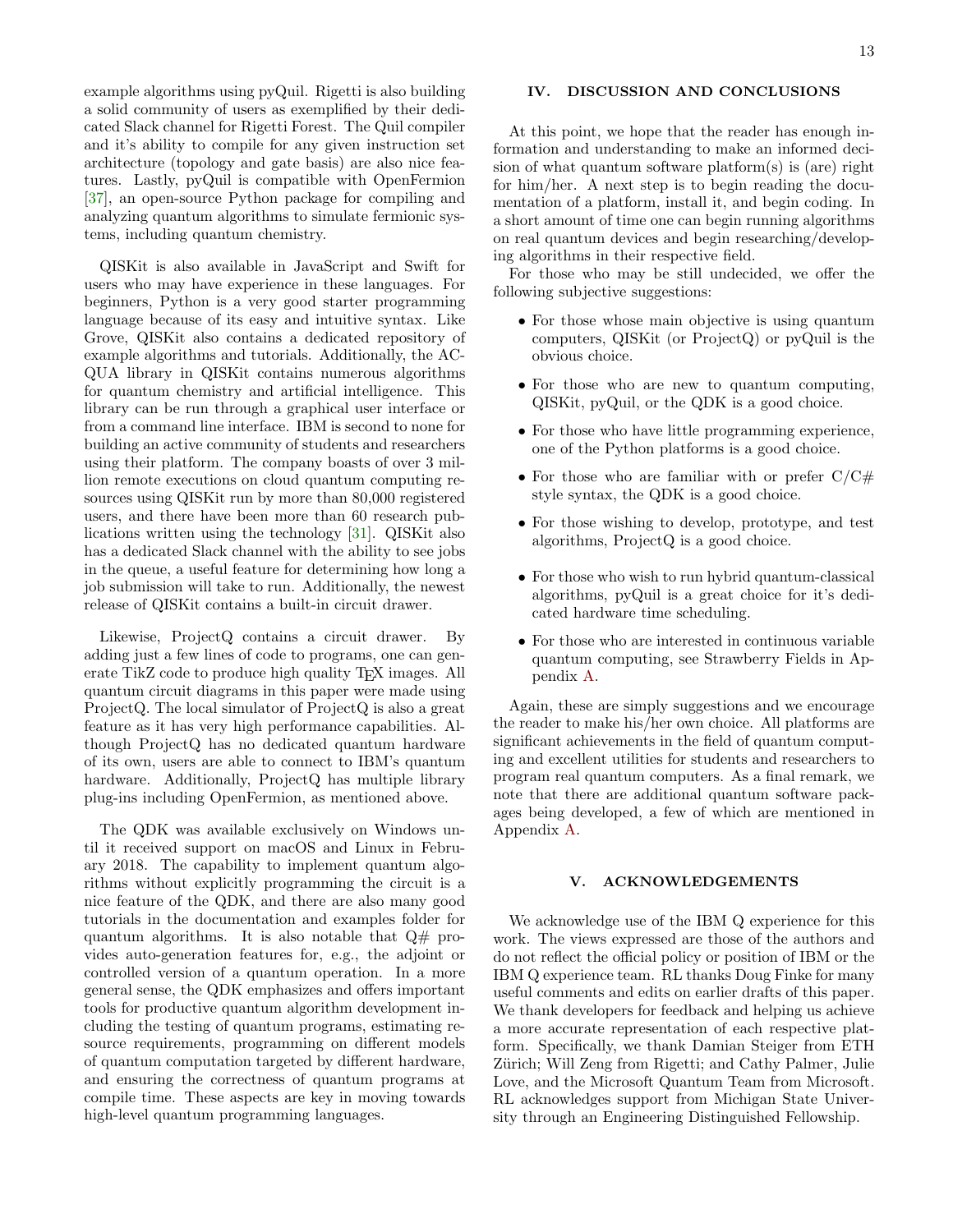- <span id="page-13-1"></span><span id="page-13-0"></span>[1] Bernhard Omer, [A procedural formalism for quantum](http://citeseerx.ist.psu.edu/viewdoc/similar?doi=10.1.1.121.5017&type=cc) [computing,](http://citeseerx.ist.psu.edu/viewdoc/similar?doi=10.1.1.121.5017&type=cc) Master's thesis, Department of Theoretical Physics, Technical University of Vienna, 1998.
- [2] S. Bettelli, L. Serafini, T. Calarco, [Toward an architec](https://arxiv.org/abs/cs/0103009)[ture for quantum programming,](https://arxiv.org/abs/cs/0103009) Eur. Phys. J. D, Vol. 25, No. 2, pp. 181-200 (2003).
- <span id="page-13-2"></span>[3] Peter Selinger (2004), [A brief survey of quantum pro](https://link.springer.com/chapter/10.1007/978-3-540-24754-8_1)[gramming languages,](https://link.springer.com/chapter/10.1007/978-3-540-24754-8_1) in: Kameyama Y., Stuckey P.J. (eds) Functional and Logic Programming. FLOPS 2004. Lecture Notes in Computer Science, vol 2998. Springer, Berlin, Heidelberg.
- <span id="page-13-3"></span>[4] Benjamin P. Lanyon, James D. Whitfield, Geoff G. Gillet, Michael E. Goggin, Marcelo P. Almeida, Ivan Kassal, Jacob D. Biamonte, Masoud Mohseni, Ben J. Powell, Marco Barbieri, Alán Aspuru-Guzik, Andrew G. White, [Towards quantum chemistry on a quantum](https://arxiv.org/abs/0905.0887) [computer,](https://arxiv.org/abs/0905.0887) Nature Chemistry 2, pages 106-111 (2010), doi:10.1038/nchem.483.
- <span id="page-13-4"></span>[5] Jonathan Olson, Yudong Cao, Jonathan Romero, Peter Johnson, Pierre-Luc Dallaire-Demers, Nicolas Sawaya, Prineha Narang, Ian Kivlichan, Michael Wasielewski, Alán Aspuru-Guzik, [Quantum information and compu](https://arxiv.org/abs/1706.05413)[tation for chemistry,](https://arxiv.org/abs/1706.05413) NSF Workshop Report, 2017.
- <span id="page-13-5"></span>[6] Jacob Biamonte, Peter Wittek, Nicola Pancotti, Patrick Rebentrost, Nathan Wiebe, Seth Lloyd, [Quantum ma](https://arxiv.org/abs/1611.09347)[chine learning,](https://arxiv.org/abs/1611.09347) Nature volume 549, pages 195-202 (14 September 2017).
- <span id="page-13-6"></span>[7] Seth Lloyd, Masoud Mohseni, Patrick Rebentrost, [Quan](https://arxiv.org/abs/1307.0401)[tum principal component analysis,](https://arxiv.org/abs/1307.0401) Nature Physics volume 10, pages 631-633 (2014).
- <span id="page-13-7"></span>[8] Vadim N. Smelyanskiy, Davide Venturelli, Alejandro Perdomo-Ortiz, Sergey Knysh, and Mark I. Dykman, [Quantum annealing via environment-mediated quantum](https://arxiv.org/abs/1511.02581) [diffusion,](https://arxiv.org/abs/1511.02581) Phys. Rev. Lett. 118, 066802, 2017.
- <span id="page-13-8"></span>[9] Patrick Rebentrost, Brajesh Gupt, Thomas R. Bromley, [Quantum computational finance: Monte](https://arxiv.org/abs/1805.00109) [Carlo pricing of financial derivatives,](https://arxiv.org/abs/1805.00109) arXiv preprint (arXiv:1805.00109v1), 2018.
- <span id="page-13-9"></span>[10] I. M. Georgescu, S. Ashhab, Franco Nori, [Quantum](https://arxiv.org/abs/1308.6253) [simulation,](https://arxiv.org/abs/1308.6253) Rev. Mod. Phys. 86, 154 (2014), DOI: 10.1103/RevModPhys.86.153.
- <span id="page-13-10"></span>[11] E. F. Dumitrescu, A. J. McCaskey, G. Hagen, G. R. Jansen, T. D. Morris, T. Papenbrock, R. C. Pooser, D. J. Dean, P. Lougovski, [Cloud quantum computing of an](https://arxiv.org/abs/1801.03897) [atomic nucleus,](https://arxiv.org/abs/1801.03897) Phys. Rev. Lett. 120, 210501 (2018), DOI: 10.1103/PhysRevLett.120.210501.
- <span id="page-13-11"></span>[12] Lukasz Cincio, Yigit Subasi, Andrew T. Sornborger, and Patrick J. Coles, [Learning the quantum algorithm for](https://arxiv.org/pdf/1803.04114.pdf) [state overlap,](https://arxiv.org/pdf/1803.04114.pdf) arXiv preprint (arXiv:1803.04114v1), 2018
- <span id="page-13-12"></span>[13] Patrick J. Coles, Stephan Eidenbenz, Scott Pakin, et al., [Quantum algorithm implementations for beginners,](https://arxiv.org/abs/1804.03719) arXiv preprint (arXiv:1804.03719v1), 2018.
- <span id="page-13-13"></span>[14] Mark Fingerhuth, [Open-Source Quantum Software](https://github.com/markf94/os_quantum_software) [Projects,](https://github.com/markf94/os_quantum_software) accessed May 12, 2018.
- <span id="page-13-14"></span>[15] [Quantiki: List of QC Simulators,](https://www.quantiki.org/wiki/list-qc-simulators) accessed May 12, 2018.
- <span id="page-13-15"></span>[16] R. Smith, M. J. Curtis and W. J. Zeng, [A practical quan](https://arxiv.org/abs/1608.03355)[tum instruction set architecture,](https://arxiv.org/abs/1608.03355) 2016.
- <span id="page-13-16"></span>[17] QISKit, originally authored by Luciano Bello, Jim Challenger, Andrew Cross, Ismael Faro, Jay Gambetta, Juan Gomez, Ali Javadi-Abhari, Paco Martin, Diego Moreda, Jesus Perez, Erick Winston, and Chris Wood,

[https://github.com/QISKit/qiskit-sdk-py.](https://github.com/QISKit/qiskit-sdk-py)

- <span id="page-13-17"></span>[18] Damian S. Steiger, Thomas Häner, and Matthias Troyer [ProjectQ: An open source software framework for quan](https://arxiv.org/abs/1612.08091)[tum computing,](https://arxiv.org/abs/1612.08091) 2016.
- <span id="page-13-18"></span>[19] Thomas Häner, Damian S. Steiger, Krysta M. Svore, and Matthias Troyer [A software methodology for compiling](https://arxiv.org/abs/1604.01401) [quantum programs,](https://arxiv.org/abs/1604.01401) 2016.
- <span id="page-13-19"></span>[20] The Quantum Development Kit by Microsoft, homepage: [https://www.microsoft.com/en](https://www.microsoft.com/en-us/quantum/development-kit)[us/quantum/development-kit,](https://www.microsoft.com/en-us/quantum/development-kit) github: [https://github.com/Microsoft/Quantum.](https://github.com/Microsoft/Quantum)
- <span id="page-13-20"></span>[21] Michael A. Nielsen and Isaac L. Chuang, Quantum Computation and Quantum Information 10th Anniversary Edition, Cambridge University Press, 2011.
- <span id="page-13-21"></span>[22] Doug Finke, [Education,](https://quantumcomputingreport.com/resources/education/) Quantum Computing Report, <https://quantumcomputingreport.com/resources/education/>, accessed May 26, 2018.
- <span id="page-13-22"></span>[23] All code in this paper was run and tested on a Dell XPS 13 Developer Edition laptop running 64 bit Ubuntu 16.04 LTS with 8 GB RAM and an Intel Core i7-8550U CPU at 1.80 GHz. Programs were run primarily from the command line but the Python developer environment Spyder was also used for Python programs and Visual Studio Code was used for  $C# (Q#)$  programs.
- <span id="page-13-23"></span>[24] Forest: An API for quantum computing in the cloud, [https://www.rigetti.com/index.php/forest,](https://www.rigetti.com/index.php/forest) accessed May 14, 2018.
- <span id="page-13-25"></span>[25] Andrew W. Cross, Lev S. Bishop, John A. Smolin, Jay M. Gambetta, [Open quantum assembly language,](https://arxiv.org/abs/1707.03429) 2017.
- <span id="page-13-26"></span>[26] Scott Aaronson, Daniel Gottesman, [Improved Simulation](https://arxiv.org/abs/quant-ph/0406196) [of Stabilizer Circuits,](https://arxiv.org/abs/quant-ph/0406196) Phys. Rev. A 70, 052328, 2004. [27] pyQuil Lisence,
- <span id="page-13-27"></span>[github.com/rigetticomputing/pyquil/blob/master/LICENSE#L204](https://github.com/rigetticomputing/pyquil/blob/master/LICENSE#L204), accessed June 7, 2018.
- <span id="page-13-28"></span>[28] Microsoft Quantum Development Kit License, [marketplace.visualstudio.com/items/quantum.DevKit/license](https://marketplace.visualstudio.com/items/quantum.DevKit/license), accessed June 7, 2018.
- <span id="page-13-29"></span>[29] Hao Zhang, Chun-Xiao Liu, Sasa Gazibegovic, et al. [Quantized Majorana conductance,](https://arxiv.org/abs/1710.10701) Nature 556, 74-79 (05 April 2018).
- <span id="page-13-24"></span>[30] 16-qubit backend: IBM QX team, "ibmqx5 backend specification V1.1.0," (2018). Retrieved from <https://ibm.biz/qiskit-ibmqx5> and <https://quantumexperience.ng.bluemix.net/qx/devices> on May 23, 2018.
- <span id="page-13-33"></span>[31] Talia Gershon, [Celebrating the IBM Q Experience Com](https://www.ibm.com/blogs/research/2018/03/ibmq-published-research/)[munity and Their Research,](https://www.ibm.com/blogs/research/2018/03/ibmq-published-research/) March 8, 2018.
- <span id="page-13-30"></span>[32] M. Reck, A. Zeilinger, H.J. Bernstein, and P. Bertani, [Experimental realization of any discrete unitary opera](https://journals.aps.org/prl/abstract/10.1103/PhysRevLett.73.58)[tor,](https://journals.aps.org/prl/abstract/10.1103/PhysRevLett.73.58) Physical Review Letters, 73, p. 58, 1994.
- <span id="page-13-31"></span>[33] Ryan LaRose, [Distributed memory techniques for clas](https://arxiv.org/abs/1801.01037)[sical simulation of quantum circuits,](https://arxiv.org/abs/1801.01037) arXiv preprint (arXiv:1801.01037v1), 2018.
- <span id="page-13-32"></span>[34] Thomas Haner, Damian S. Steiger, 0.5 petabyte simulation of a 45-qubit quantum circuit, arXiv preprint (arXiv:1704.01127v2), September 18, 2017.
- [35] Jianxin Chen, Fang Zhang, Cupjin Huang, Michael Newman, Yaoyun Shi, [Classical simulation of](https://arxiv.org/abs/1805.01450) [intermediate-size quantum circuits,](https://arxiv.org/abs/1805.01450) arXiv preprint (arXiv:1805.01450v2), 2018.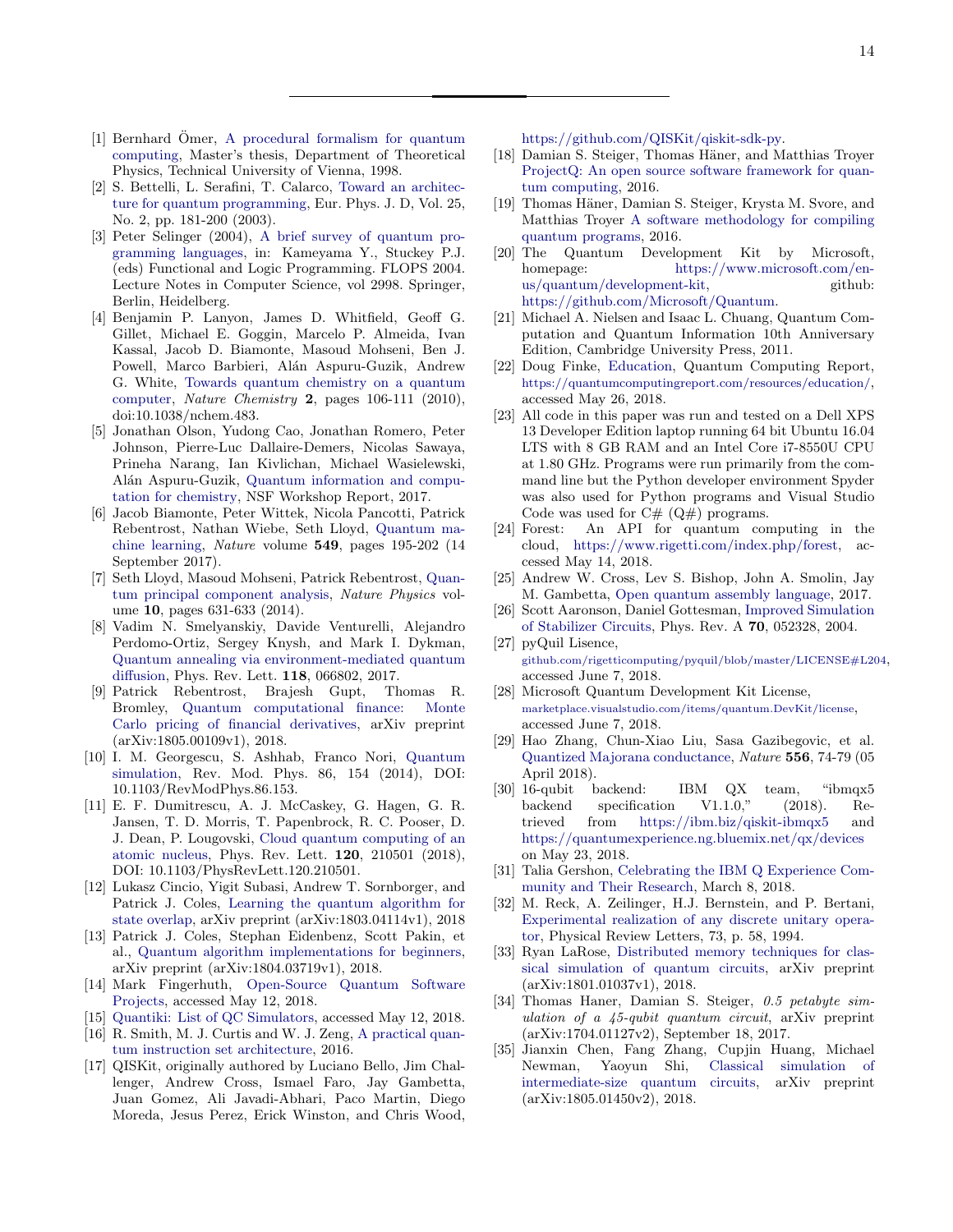- <span id="page-14-7"></span>[36] Alwin Zulehner, Robert Wille, Advanced simulation of quantum computations, arXiv preprint [\(arXiv:1707.00865v2\)](https://arxiv.org/abs/1707.00865), November 7, 2017.
- <span id="page-14-8"></span>[37] Jarrod R. McClean, Ian D. Kivlichan, Kevin J. Sung, et al., [OpenFermion: The electronic structure package for](https://arxiv.org/abs/1710.07629) [quantum computers,](https://arxiv.org/abs/1710.07629) arXiv:1710.07629, 2017.
- <span id="page-14-9"></span>[38] Nathan Killoran, Josh Izaac, Nicols Quesada, Ville Bergholm, Matthew Amy, Christian Weedbrook, [Straw](https://arxiv.org/abs/1804.03159)[berry Fields: A Software Platform for Photonic Quantum](https://arxiv.org/abs/1804.03159) [Computing,](https://arxiv.org/abs/1804.03159) arXiv preprint (arXiv:1804.03159v1), 2018.
- <span id="page-14-10"></span>[39] IonQ website, [https://ionq.co/,](https://ionq.co/) accessed June 15, 2018.
- <span id="page-14-11"></span>[40] D-Wave: The quantum computing company, [https://www.dwavesys.com/home,](https://www.dwavesys.com/home) accessed June 20, 2018.
- <span id="page-14-1"></span>[41] Up until June 4, 2018, Rigetti had a 20 qubit computer that was publicly available to use. According to email with support staff, the change to the 8 qubit chip was "due to performance degradation." It is not clear if this change is temporary or if the 20 qubit processor will be retired permanently (and perhaps replaced by a new chip).
- <span id="page-14-2"></span>[42] Current members of the IBMQ network include those announced in December 2017[–JP Morgan Chase,](https://www.wired.com/story/why-jp-morgan-daimler-are-testing-computers-that-arent-useful-yet/) [Daim](https://www.daimler.com/en/)[ler,](https://www.daimler.com/en/) [Samsung,](https://www.samsung.com/us/) [Honda,](https://www.honda.com/) [Oak Ridge National Lab,](https://www.ornl.gov/) and others– and those announced in April 2018[–Zapata Com](http://www.zapatacomputing.com/)[puting,](http://www.zapatacomputing.com/) [Strangeworks,](https://strangeworks.com/) [QxBranch,](http://www.qxbranch.com/) [Quantum Benchmark,](http://quantumbenchmark.com/) [QC Ware,](https://qcware.com/) [Q-CTRL,](https://q-ctrl.com/) [Cambridge Quantum Computing](https://cambridgequantum.com/) [\(CQC\),](https://cambridgequantum.com/) and [1QBit.](https://1qbit.com/) [North Carolina State University](https://www.ncsu.edu/) is the first American university to be a member of the IBM Q Hub, which also includes the [University of Oxford](http://www.ox.ac.uk/) and the [University of Melbourne.](https://www.unimelb.edu.au/) For a complete and updated list, see [https://www.research.ibm.com/ibm](https://www.research.ibm.com/ibm-q/network/)[q/network/.](https://www.research.ibm.com/ibm-q/network/)
- <span id="page-14-3"></span>[43] Indeed, all four of these platforms are currently alpha or beta software. In writing this paper, two new versions of QISKit were released, as well as the new ACQUA library for chemistry and artificial intelligence, and a new version of pyQuil was released.
- <span id="page-14-4"></span>[44] It is conventional pyQuil syntax to import only the gates to be used: e.g., from pyquil.gates import H, MEASURE. The author prefers importing the entire pyquil.gates for clarity of instruction and for comparison to other programming languages, but please note that the preferred developer method is the former, which can nominally help speed up code and keep programs cleaner.
- <span id="page-14-5"></span>[45] We could just declare a single qubit and a single classical bit for this program instead of having a register and referring to (qu)bits by index. For larger circuits, it is generally easier to specify registers and refer to (qu)bits by index than having individual names, though, so we stick to this practice here.
- <span id="page-14-6"></span>[46] IBM's contest ending May 31, 2018, the "quantum developer challenge," is for writing the best compiler code in Python or Cython that inputs a quantum circuit and outputs an optimal circuit for a given topology.

#### <span id="page-14-0"></span>Appendix A: Other Software Platforms

As mentioned in the main text, it would be counterproductive to include an analysis of all software platforms or quantum computing companies. For an updated and current list, see the ['Players' page on Quantum Comput-](https://quantumcomputingreport.com/players/) [ing Report](https://quantumcomputingreport.com/players/) [\[22\]](#page-13-21). Our selections in this paper were largely guided by the ability for general users to connect to and use real quantum devices, as well as unavoidable subjective factors like the author's experience. Our omission of software/companies is not a statement to their disability—here, we briefly mention a few.

a. Strawberry Fields Developed by the Torontobased startup [Xanadu,](https://www.xanadu.ai/) Strawberry Fields is a full-stack Python library for designing, simulating, and optimizing quantum optical circuits [\[38\]](#page-14-9). Xanadu is developing photonic quantum computers with continuous variable qubits, or "qumodes" (as opposed to the discrete variable qubits), and though the company has not yet announced an available quantum chip for general users, one may be available in the near future. Strawberry Fields has a built in simulators using Numpy and TensorFlow, and a quantum programming language called Blackbird. One can download the source code from GitHub, and example tutorials can be found for quantum teleportation, boson sampling, and machine learning. Additionally, the Xanadu website <https://www.xanadu.ai/> contains an interactive quantum circuit where users can drag and drop gates or choose from a library of sample algorithms.

b. IonQ [IonQ](https://ionq.co) is a recent startup company located in College Park, Maryland and headed by researchers from the University of Maryland and Duke University. IonQ uses a trapped ion approach to quantum computing architecture, which has some very desirable properties. Using the nuclear spin of <sup>171</sup>Yb as a qubit, IonQ has achieved T2 (decoherence) times of 15 minutes, though 1 second T2 times are more usual. Additionally, the T1 (excitation relaxation) time is on the order of 20,000 years, and single qubit gate errors are around  $10^{-4}$  using Raman transitions. For smaller size circuits, all-to-all connectivity is available because of long-range Coulomb interactions between ions, and it is possible to "shuttle" qubits to different linear arrays to achieve all-to-all connectivity in larger circuits. More interesting effects such as nonlocal teleportation between qubits via photon emission have also been demonstrated.

The hardware of IonQ is not currently available to general users via a software interface, but it is possible to contact IonQ and request access. Several algorithms ranging from machine learning to game theory have been run by experimenters. To read more about the company, please visit their website [\[39\]](#page-14-10).

c. D-Wave Systems [D-Wave](https://www.dwavesys.com/home) [\[40\]](#page-14-11) is perhaps the oldest quantum computing company. Founded in 1999 in Vancouver, Canada, D-Wave makes special types of adiabatic quantum computers, known as a quantum annealers, which solve for the ground-state energy of the transverse-field Ising model

$$
H = \sum_{i} h_i \sigma_i^x + \sum_{i,j} J_{ij} \sigma_i^z \sigma_j^z.
$$

D-Wave has manufactured several computers, the most recent being 2048 qubits, and has extensive software in Matlab,  $C/C++$ , and Python for programming them.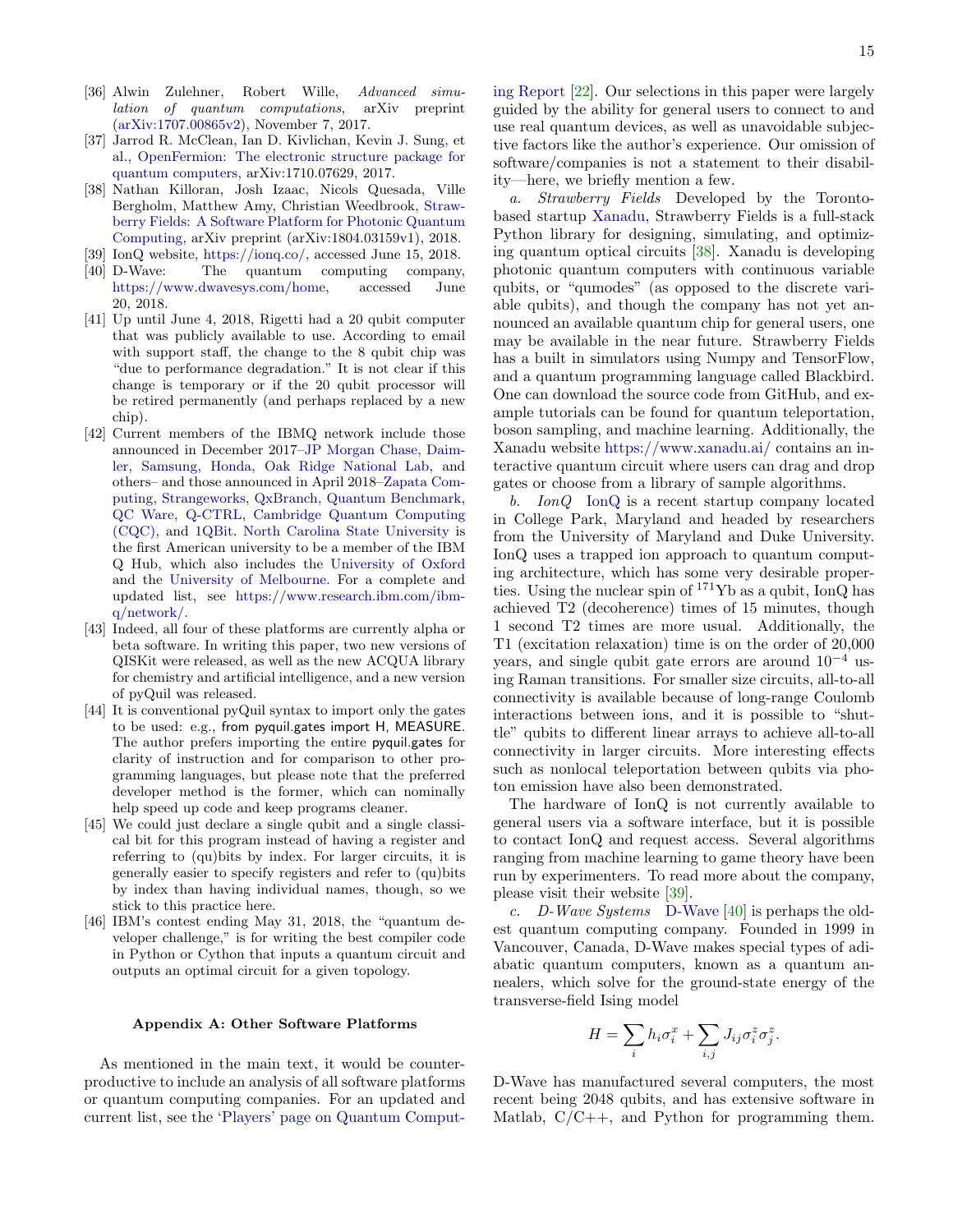Because these quantum computers do not operate on the 53 gate/circuit model of quantum computing, we did not  $54 \#$  timing  $-$  get the end time include D-Wave in the main body of the text. Omitting D-Wave altogether, however, would not give an accurate picture of the current quantum computing landscape.

#### <span id="page-15-0"></span>Appendix B: Testing Simulator Performance

Below is the listing of the program for testing the ProjectQ C++ local simulator performance. These tests were performed on a Dell XPS 13 Developer Edition running 64 bit Ubuntu 16.04 LTS with 8 GB RAM and an Intel Core i7-8550U CPU at 1.80 GHz.

```
1 # −−−−−−−−−−−−−−−−−−−−−−−−−−−−−−−−−−−−−−−−−−−−
2 \# imports
 3 # −−−−−−−−−−−−−−−−−−−−−−−−−−−−−−−−−−−−−−−−−−−−
 4
5 from projectq import MainEngine
6 import projectq.ops as ops
7 from projectq. backends import Simulator
8 import sys
9 import time
10
11 # −−−−−−−−−−−−−−−−−−−−−−−−−−−−−−−−−−−−−−−−−−−−
12 \# number of qubits and depth
13 # −−−−−−−−−−−−−−−−−−−−−−−−−−−−−−−−−−−−−−−−−−−−
14
15 if len (sys. argv) > 1:
_{16} n = int (sys. argv [1])
17 e l s e :
18 \qquad n = 1619
_{20} if len (sys.argv) > 1:
21 depth = int (sys. argv [2])
22 else
23 depth = 10
2425 # −−−−−−−−−−−−−−−−−−−−−−−−−−−−−−−−−−−−−−−−−−−−
26 \# engine and qubit register
27 # −−−−−−−−−−−−−−−−−−−−−−−−−−−−−−−−−−−−−−−−−−−−
28
29 \text{ erg} = \text{MainEngine}(\text{backend} = \text{Simulator}(\text{gate} \cdot \text{fusion})True), engine-list = []30 q b its = eng. allocate_qureg(n)
31
32 # −−−−−−−−−−−−−−−−−−−−−−−−−−−−−−−−−−−−−−−−−−−−
33 \# circuit
34 # −−−−−−−−−−−−−−−−−−−−−−−−−−−−−−−−−−−−−−−−−−−−
35
36 \# timing - get the start time
37 \text{ start} = \text{time} \cdot \text{time}()38
39 \# random circuit
40 for level in range (depth):
41 for q in qbits:
42 ops .H | q
43 ops . SqrtX | q
44 if q := q \text{ bits } [0]:45 ops .CNOT | (q, qbits[0])46
47 \# measure
48 for q in qbits:
49 ops . Measure | q
50
51 \# flush the engine
52 eng. flush ()
```

```
_{55} runtime = time.time() – start
56
57 \# print out the runtime
58 print (n, \text{ depth}, \text{ runtime})
```
The circuit, which was randomly selected, is shown in Figure [7.](#page-11-2) We remark that the QISKit simulator was tested on an identical circuit—we omit the code for brevity.

# <span id="page-15-1"></span>Appendix C: Example Programs: The Teleportation Circuit

In this section we show programs for the quantum teleportation circuit in each of the four languages for a side by side comparison. We remark that the QDK program shown is one of three programs needed to run the circuit, as discussed in the main body. The teleportation circuit is standard in quantum computing and sends an unknown state from one qubit—conventionally the first or top qubit in a circuit—to another—conventionally the last or bottom qubit in a circuit. Background information on this process can be found in any standard quantum computing or quantum mechanics resource. This quantum circuit is more involved than the very small programs shown in the main text and demonstrates some slightly more advanced features of each language—e.g., performing conditional operations.

For completeness, we include a circuit diagram to make it clearer what the programs are doing. Unlike the main body of the text, this figure was made using the new circuit drawer released in the latest version of QISKit.



FIG. 8: The teleportation circuit produced with the circuit drawer released in QISKit v0.5.4.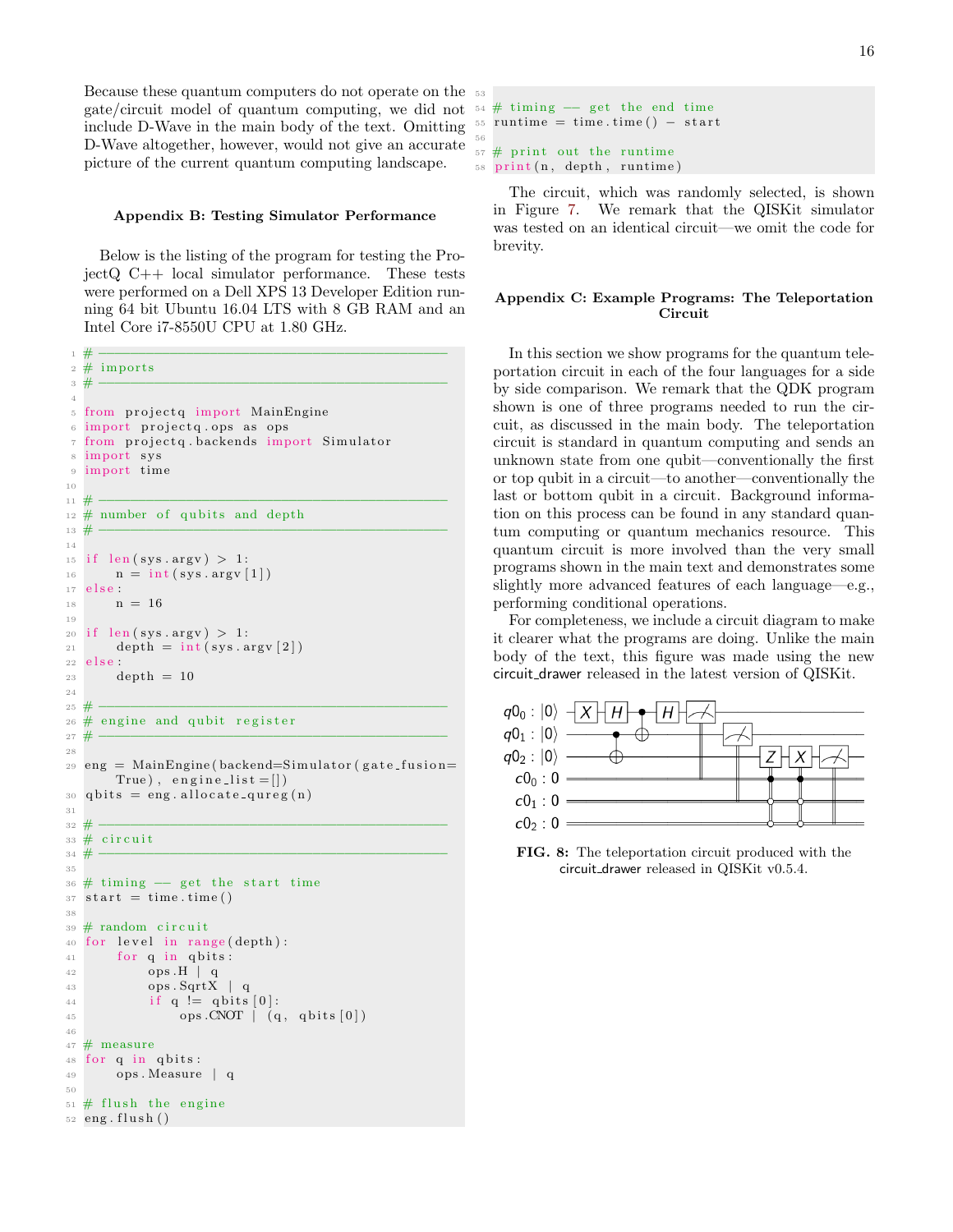| pyQuil                                                                                                                                                                                                                                                                                                                                                                                                                                                                                                                    | QISKit                                                                                                                                                                                                                                                                                                                                                                                                                                                                                                                                                                                                                                                              |
|---------------------------------------------------------------------------------------------------------------------------------------------------------------------------------------------------------------------------------------------------------------------------------------------------------------------------------------------------------------------------------------------------------------------------------------------------------------------------------------------------------------------------|---------------------------------------------------------------------------------------------------------------------------------------------------------------------------------------------------------------------------------------------------------------------------------------------------------------------------------------------------------------------------------------------------------------------------------------------------------------------------------------------------------------------------------------------------------------------------------------------------------------------------------------------------------------------|
| $\frac{1}{2}$ #!/ usr/bin/env python3<br>$2 \# -$ coding: utf-8 $-*$                                                                                                                                                                                                                                                                                                                                                                                                                                                      | $\frac{1}{2}$ #!/ usr/bin/env python3<br>$\# -$ coding: utf-8 $-*$<br>$\,2$<br>3<br>$\overline{4}$<br># teleport.py<br>$\overline{5}$<br>#<br>$\sqrt{6}$<br># Teleportation circuit in QISKit.<br>$\,7$                                                                                                                                                                                                                                                                                                                                                                                                                                                             |
| 4#<br>$5 \#$ teleport.py<br>6#<br>Teleportation circuit in pyQuil.<br>7#<br>8<br>$\overline{9}$<br>10 $#$                                                                                                                                                                                                                                                                                                                                                                                                                 | $\overline{9}$<br>#<br>10<br>$#$ imports<br>11<br>#<br>$1\,2$<br>13<br>from qiskit import QuantumRegister,<br>14<br>ClassicalRegister, QuantumCircuit,                                                                                                                                                                                                                                                                                                                                                                                                                                                                                                              |
| 11 $\#$ imports<br>$12 \#$<br>13<br><sup>14</sup> from pyquil.quil import Program<br>15 from pyquil import api<br>16 import pyquil.gates as gate<br>17<br>18                                                                                                                                                                                                                                                                                                                                                              | execute<br>$1\,5$<br>16<br># registers and quantum circuit<br>$17\,$<br>#<br>18<br>19<br>$qreg = Quantum Register(3)$<br>20<br>$\text{creg} = \text{Classical Register}(3)$<br>$2\sqrt{1}$                                                                                                                                                                                                                                                                                                                                                                                                                                                                          |
| $_{19}$ # program and simulator<br>#<br>20<br>21<br>22 qprog = $Program()$<br>23 qvm = $api.QVMConnection()$<br>24<br>$25 \#$<br>$26 \#$ teleportation circuit<br>#                                                                                                                                                                                                                                                                                                                                                       | $qcircuit = Quantum Circuit(qreg, creg)$<br>$2\sqrt{2}$<br>23<br>#<br>24<br>$\#$ do the circuit<br>$\sqrt{25}$<br>#<br>$\sqrt{26}$<br>27<br># teleport $ 1>$ to qubit three<br>$\sqrt{28}$<br>qcircuit.x(qreg[0])<br>$\sqrt{29}$                                                                                                                                                                                                                                                                                                                                                                                                                                    |
| 27<br>28<br>29 $\#$ teleport $ 1>$ to qubit three<br>30 qprog $+=$ gates $.X(0)$<br>31<br>$32 \#$ main circuit<br>$qprog \vcentcolon=   gates.H(1) ,$<br>33<br>gates $CNOT(1, 2)$ ,<br>34<br>gates. $CNOT(0, 1)$ ,<br>35<br>gates $.H(0)$ ,<br>36<br>gates.MEASURE(0, 0),<br>37<br>gates. MEASURE $(1, 1)$<br>38<br>39<br>$40 \#$ conditional operations<br>41 qprog.if_then $(0,$ gates. $Z(2)$ )<br>qprog.if_then $(1,$ gates $X(2)$ )<br>42<br>43<br>$#$ measure qubit three<br>44<br>qprog. measure(2, 2)<br>45<br>46 | 30<br>$#$ main circuit<br>31<br>qcircuit.h(qreg   0)<br>32<br>qcircuit.cx(qreg[1], qreg[2])<br>33<br>qcircuit.cx(qreg[0], qreg[1])<br>34<br>qcircuit.h(qreg   0   )<br>35<br>$qcircuit \cdot measure(qreg[0], creg[0])$<br>36<br>$qcircuit \cdot measure(qreg[1], creg[1])$<br>37<br>38<br>$\#$ conditional operations<br>39<br>$qcircuit .z(qreg [2]) .c .if(creg [0] [0],$<br>$\perp$ )<br>40<br>$qcircuit.x(qreg[2]) . c_if(creg[1][0], 1)$<br>41<br>$4\sqrt{2}$<br># measure qubit three<br>43<br>$qcircuit \cdot measure(qreg[2], creg[2])$<br>44<br>45<br>#<br>46<br>$\#$ run the circuit and print the results<br>47<br>48<br>$result = execute(qcircuit, )$ |
| 47<br>48 # run the circuit and print the results<br>49<br>50<br>print(qvm.run(qprog))<br>51<br>52<br># optionally print the quil code<br>53<br>$54$ print (qprog)                                                                                                                                                                                                                                                                                                                                                         | 49<br>$local_{qasm\_simulator}$ '). $result()$<br>$counts = result.get_counts()$<br>$50\,$<br>51<br>print (counts)<br>$5\sqrt{2}$<br>53<br># optionally print the qasm code<br>$54\,$<br>print(qcircuit.qasm())<br>$5\,5$<br>56                                                                                                                                                                                                                                                                                                                                                                                                                                     |
|                                                                                                                                                                                                                                                                                                                                                                                                                                                                                                                           | # optionally draw the circuit<br>57<br>from qiskit.tools.visualization import<br>58<br>circuit_drawer<br>circuit_drawer(qcircuit)<br>59                                                                                                                                                                                                                                                                                                                                                                                                                                                                                                                             |